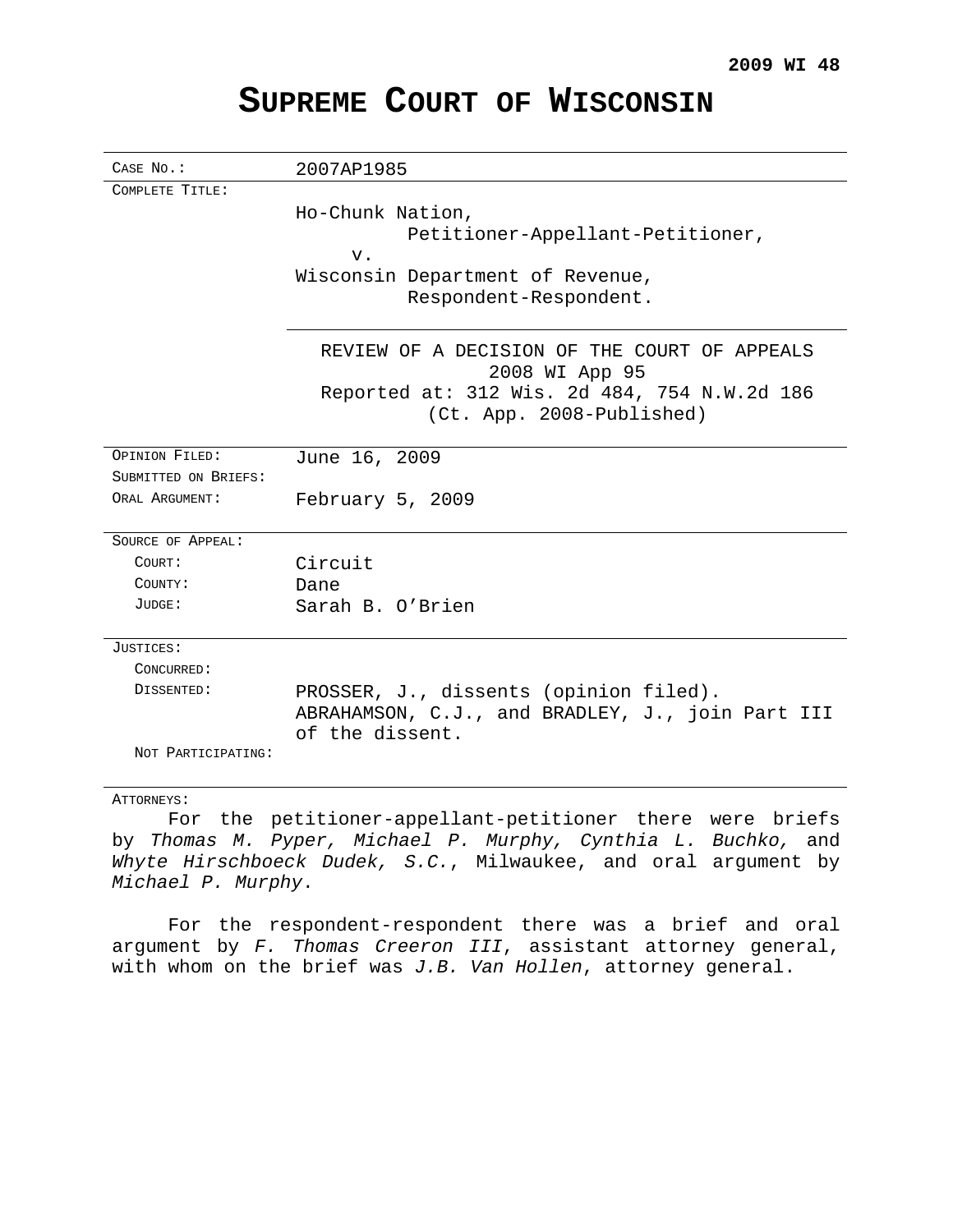## **2009 WI 48**

#### **NOTICE**

**This opinion is subject to further editing and modification. The final version will appear in the bound volume of the official reports.**

No. 2007AP1985 (L.C. No. 2006CV1351)

STATE OF WISCONSIN **EXECUTE:** IN SUPREME COURT

**Ho-Chunk Nation,**

**Petitioner-Appellant-Petitioner,**

**v.**

**Wisconsin Department of Revenue,**

**Respondent-Respondent.**

**FILED JUN 16, 2009**

David R. Schanker Clerk of Supreme Court

REVIEW of a decision of the Court of Appeals. Affirmed.

¶1 N. PATRICK CROOKS, J. This review of a published court of appeals decision $^1$  involves the Ho-Chunk Nation's appeal of a denied claim for a tax refund under Wis. Stat. § 139.323(3) (2005-06). <sup>2</sup> The statute authorizes partial refunds for cigarette taxes provided the tax was collected on sales made on land that "was designated a reservation or trust land on or before January 1, 1983." At issue is whether the land on which the

 $1$  Ho-Chunk Nation v. DOR, 2008 WI App 95, 312 Wis. 2d 484, 754 N.W.2d 186.

 $2$  All subsequent references to the Wisconsin Statutes are to the 2005-06 version unless otherwise indicated.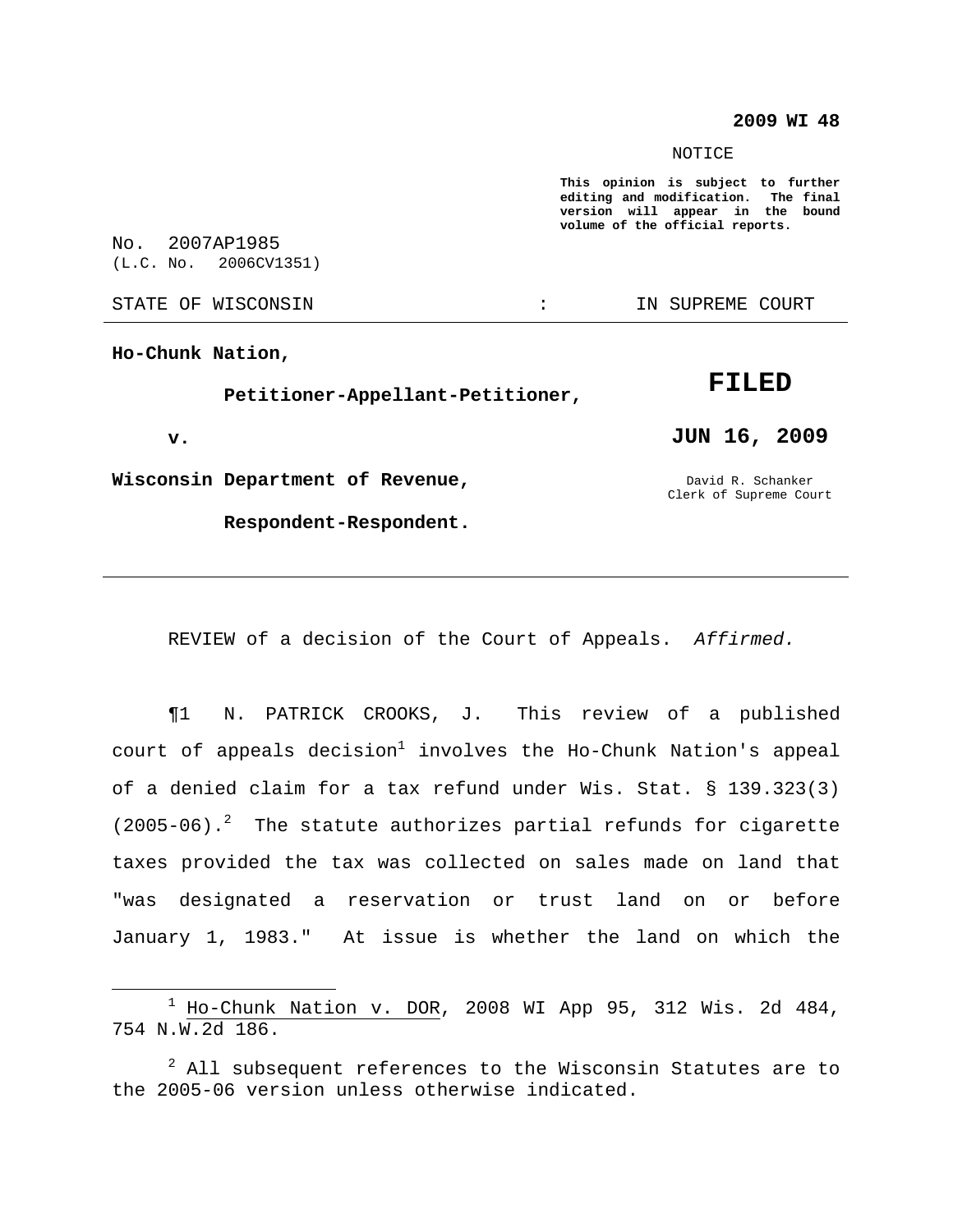relevant sales took place satisfies that portion of the statute. The land was approved for purchase in August 1982 and formally accepted by the United States government on January 31, 1983. The question on which this case turns is at what point a particular parcel of land "was designated . . . trust land" for purposes of Wis. Stat. § 139.323.

¶2 The court of appeals determined that land cannot be held in trust until formal acceptance occurs and that in order to satisfy the tax refund statute's requirements, land must be held in trust on or before January 1, 1983. Because formal acceptance of the property in question here did not occur until after that date, the court of appeals held that the claim for a refund was properly denied. This was the same result that had been reached by the Wisconsin Department of Revenue (DOR), the Wisconsin Tax Appeals Commission (the Commission), and the circuit court. The Ho-Chunk Nation sought review.

¶3 For the reasons set forth below, we affirm. "[R]eservations or trust lands" are also referred to in the sentence preceding the provision in question; a sensible reading of the statute (Wis. Stat. § 139.323) requires that the two references be read as identifying the same land. The grammatical construction of the sentence itself lends further support to our holding because "was designated" precedes both "a reservation" and "trust land" and means the same thing about each. Given that there is no basis in the federal regulations for recognizing a preliminary, unofficial status for reservations or trust lands, there is likewise no basis for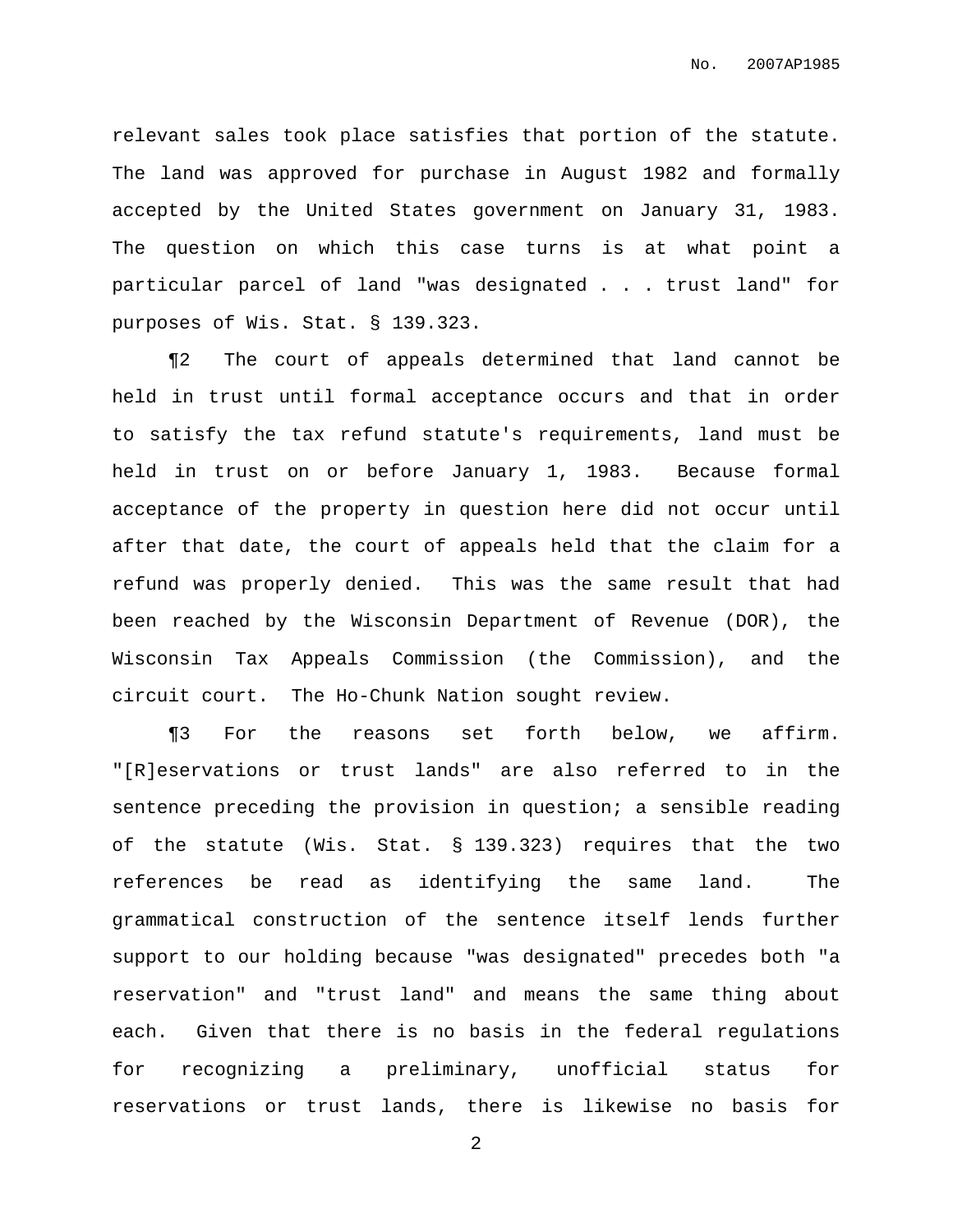reading this statute as intending to apply to land that has received only preliminary informal approval.

¶4 We therefore hold that in this context the phrase "was designated a reservation or trust land" is necessarily read as referring to the applicable formal process that must occur in order for land to be a reservation or trust land. Because the proper authorities had not completed the necessary steps for the property in question to be designated a reservation or trust land on or before January 1, 1983, and because that is required in order to qualify for the tax refund, the claim was properly denied.

# I. BACKGROUND

¶5 The question on which this case turns is at what point a particular parcel of land "was designated . . . trust land" for purposes of Wis. Stat. § 139.323, and because the parties differ as to when that happened, it is necessary to lay out, briefly, the process through which the land at issue came to be trust land.

¶6 In 1982 the Ho-Chunk Nation (the Nation), a federally recognized Indian tribe, received permission from the United States Department of the Interior, Bureau of Indian Affairs (BIA), to acquire a five-acre parcel of land known as the DeJope Property. A Washington, D.C., BIA official sent a memo dated August 20, 1982, to a Minneapolis BIA official, stating in relevant part, "You are, therefore, authorized to accept conveyance to the United States in trust upon consideration of appropriate title evidence in accordance with the requirements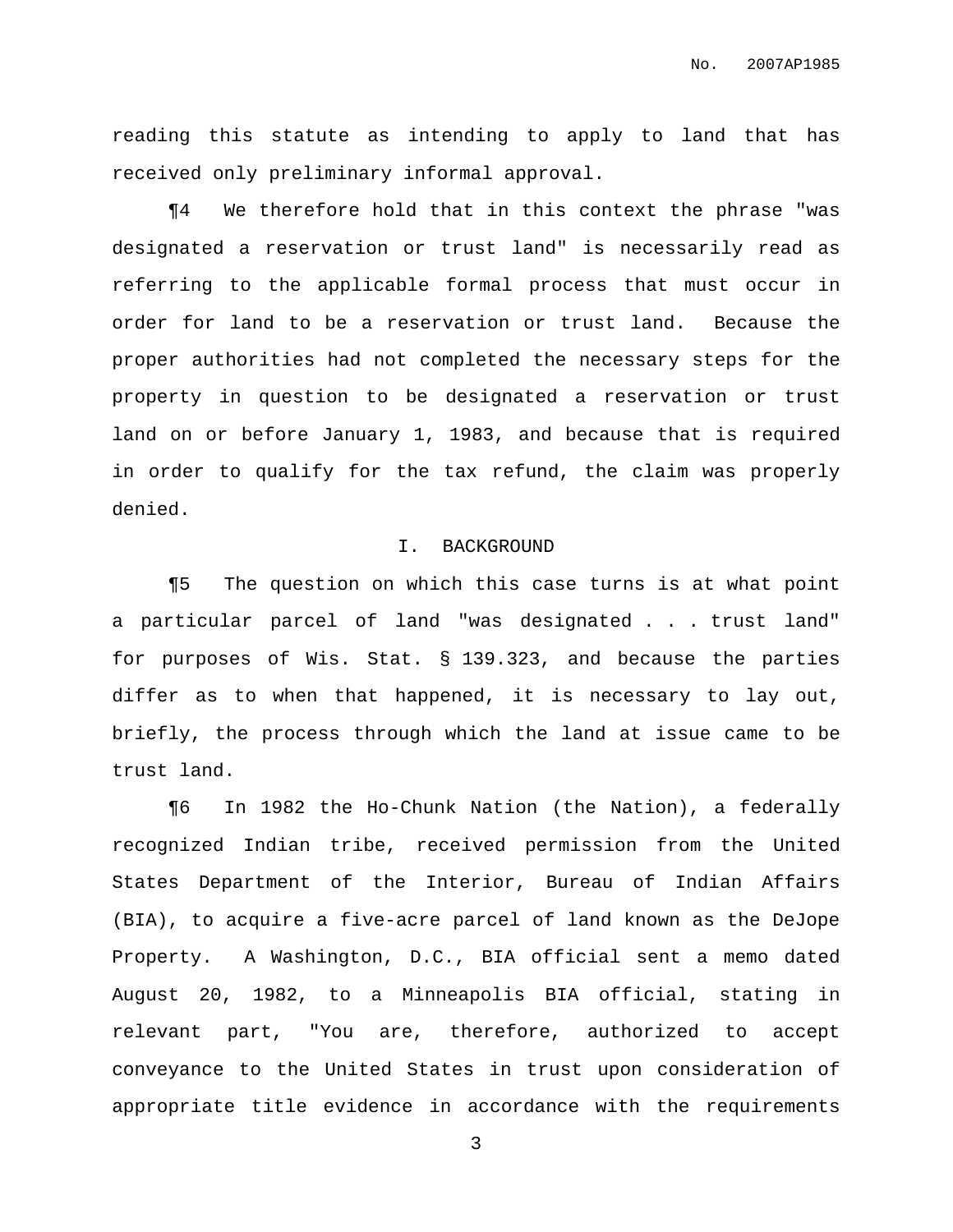of 25 CFR 120a.12 [1982]." On October 29, 1982, the seller of the DeJope Property received payment from the Nation and conveyed the title by delivery of a warranty deed. On January 31, 1983, the Minneapolis BIA Area Director signed the deed, accepting the conveyance. The deed was recorded with the Dane County Register of Deeds on March 18, 1983.

¶7 When the Nation filed claims with the DOR requesting a refund of 70 percent of the taxes paid on cigarette sales at the DeJope Property for periods during 2003 and 2004, the claims were denied. The DOR denied the claims because "the [DOR] must accept the date of January 31, 1983[,] as the date the DeJope land was 'designated' for the purposes of § 139.323, Wis. Stats." As a result, the DOR determined that the DeJope Property did not meet the statutory requirements in order to receive the requested refund.

¶8 The Nation filed an appeal of the decision with the Tax Appeals Commission. In a ruling and order issued on February 15, 2006, the Commission granted summary judgment in favor of the DOR.

¶9 The Nation petitioned the Dane County Circuit Court for review. The circuit court, the Honorable Sarah B. O'Brien presiding, affirmed.

¶10 The Nation then filed an appeal, and the court of appeals affirmed. Ho-Chunk Nation v. DOR, 2008 WI App 95, 312 Wis. 2d 484, 754 N.W.2d 186. The court of appeals concluded that "the United States government does not hold the land in trust until formal acceptance under 25 C.F.R. § 151.14 (2007)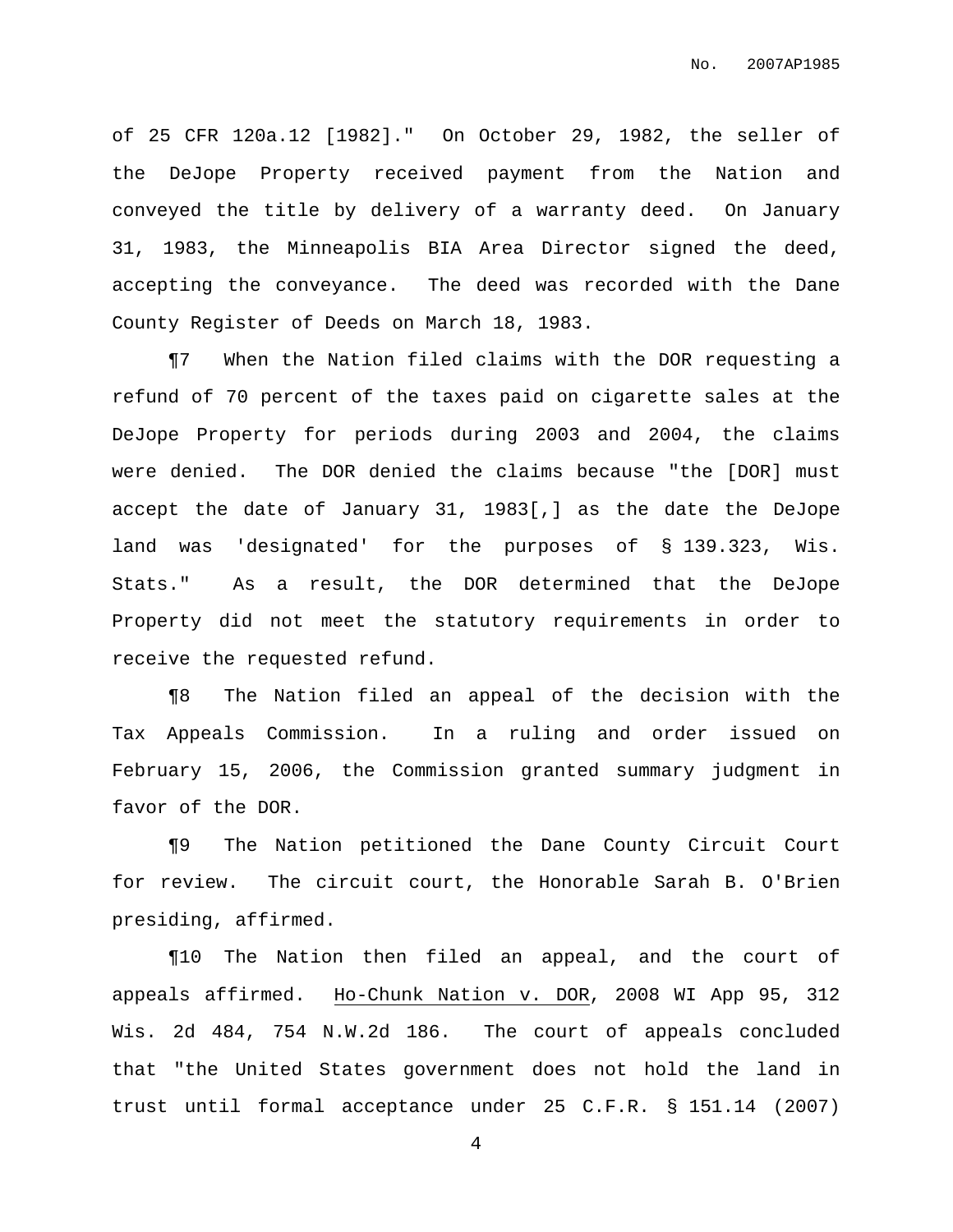occurs. Because this did not occur with respect to the DeJope property until after January 1, 1983, the Ho-Chunk Nation is not entitled to a refund." Id., ¶¶2, 36. The Nation petitioned for review, and this court granted the petition.

## II. STANDARD OF REVIEW

¶11 This case requires statutory interpretation, and the standard of review for statutory interpretation is de novo. DOR v. Menasha Corp., 2008 WI 88, ¶44, 311 Wis. 2d 579, 754 N.W.2d 95.

¶12 In a case that involves a ruling by the Commission, we review the Commission's decision rather than the decision of the circuit court. Id., ¶46. Like Menasha, this case involves review of an agency action so the question arises as to whether any deference is due, and if so, what level applies. In Menasha, this court said the agency to which deference is due is the Commission, and the level of deference as to the Commission's interpretation of statutes is one of three levels: great weight, due weight, or no deference. Id., ¶¶47-49.

¶13 In its written ruling, the Commission stated, "The specific issue before us is one of first impression." "No deference is given to the agency's statutory interpretation when the issue is one of first impression, the agency has no experience or expertise in deciding the legal issue presented, or the agency's position on the issue has been so inconsistent as to provide no real guidance." Menasha, ¶50. We therefore review the ruling of the Commission in this case giving no deference to the agency's statutory interpretation.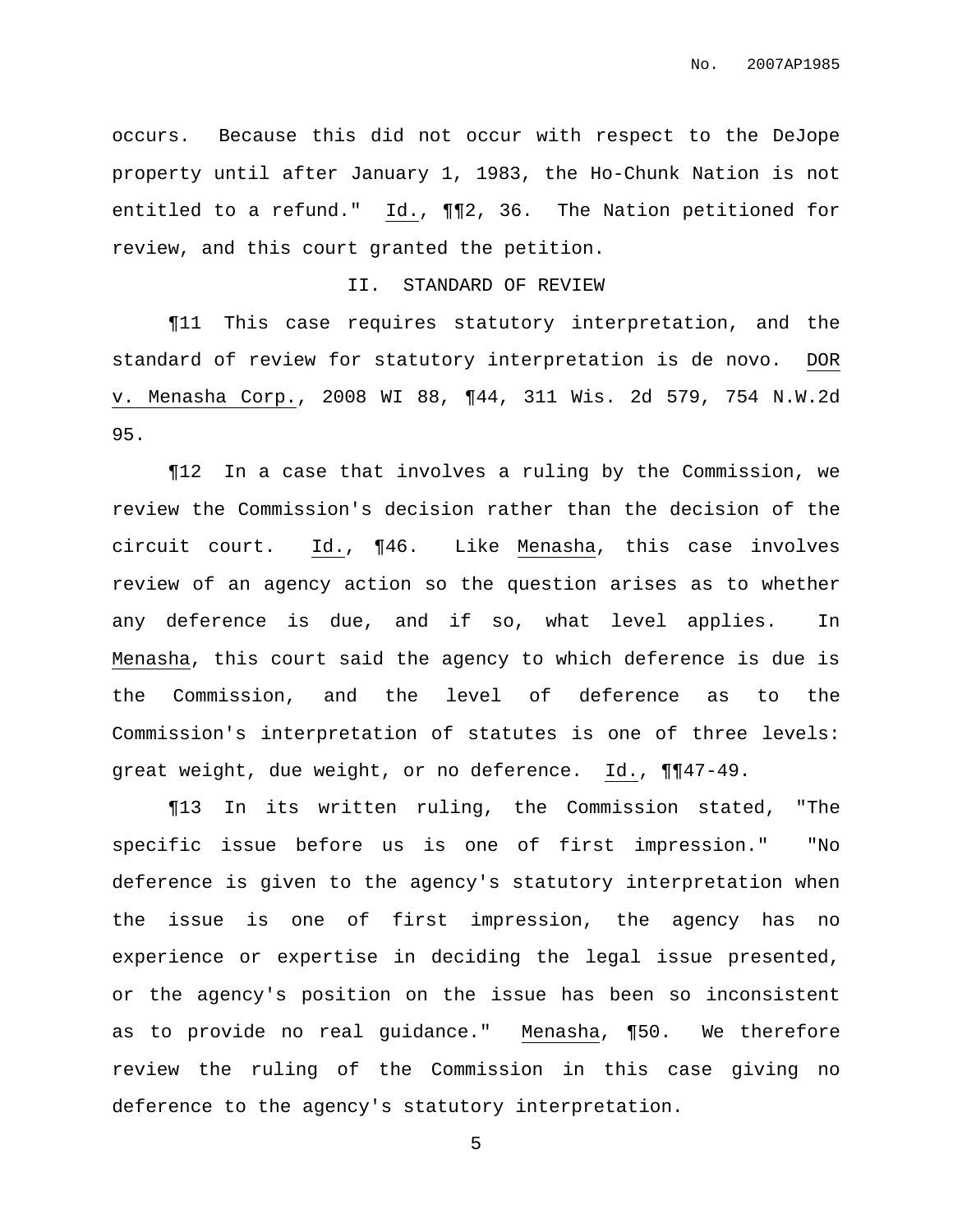# III. DISCUSSION

¶14 Wisconsin Stat. § 139.323 authorizes refunds of cigarette taxes to Indian tribes "in respect to sales on reservations or trust lands" when certain conditions are met. The DOR denied the tax refund claim in this case on the grounds that the claim was for sales on land that did not meet the third condition: that "[t]he land on which the sale occurred was designated a reservation or trust land on or before January 1, 1983." As we noted previously, that denial was affirmed by the Commission.

¶15 There is no dispute that the DeJope Property is now trust land; the dispute is whether it was so designated prior to the January 1, 1983, deadline such that taxes of cigarette sales on that property meet the statute's conditions and may be refunded to the Nation. The Commission ruling stated, "Although the parties did not stipulate to the facts in this case, they do not dispute any material facts. . . . Furthermore, the Department does not dispute that the Tribe's refund Claim satisfies all of the requirements of Wis. Stat. § 139.323 except one, which is that the land on which the cigarette sales occurred must have been 'designated a reservation or trust land on or before January 1, 1983.'"

¶16 The DOR, in urging us to affirm the decision of the Commission, argues that the language "was designated" refers to the official process described in the fee-to-trust regulations spelled out in the Code of Federal Regulations (C.F.R.). This process has several steps and is completed, according to the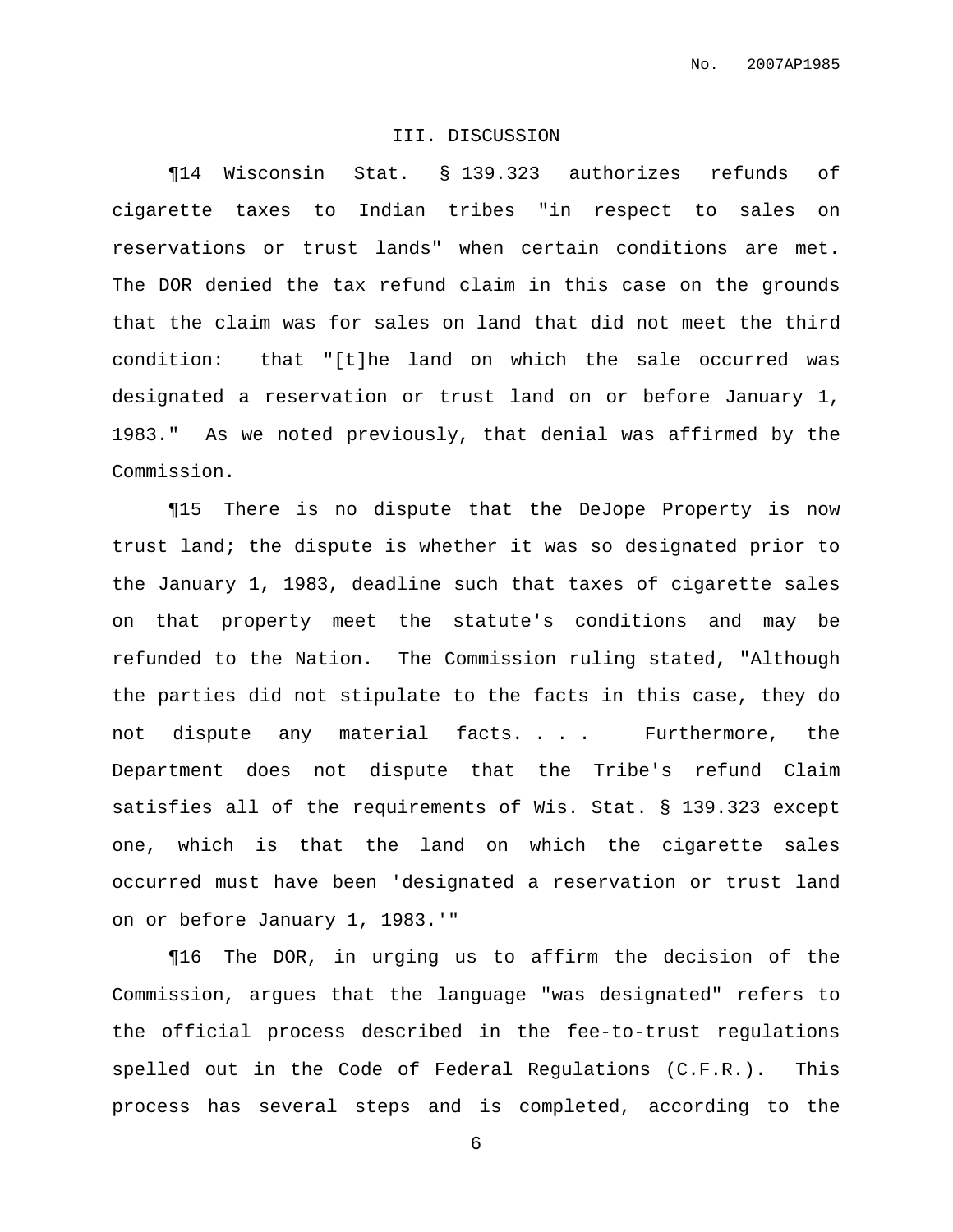C.F.R., when the land is formally accepted into trust. The DOR argues that this occurred with respect to the land in question on January 31, 1983, and as a result, there is no entitlement to a refund under the statute. The DOR bases its argument on the applicable regulations, 25 C.F.R. §§ 151.12 and 151.13 (1982):

25 C.F.R. § 151.12 If the Secretary determines that he will approve a request for the acquisition of land from unrestricted fee status to trust status, he shall acquire, or require the applicant to furnish, title evidence . . . . After having the title evidence examined, the Secretary shall notify the applicant of any liens, encumbrances, or infirmities which may exist. The Secretary may require the elimination of any such liens, encumbrances, or infirmities prior to taking final approval action on the acquisition and he shall require elimination prior to such approval if the liens, encumbrances, or infirmities make title to the land unmarketable.

25 C.F.R. § 151.13 Formal acceptance of land in trust status shall be accomplished by the issuance or approval of an instrument of conveyance by the Secretary as is appropriate in the circumstances.

¶17 The DOR further argues that if this court finds the statute ambiguous, we should resolve the question in its favor, applying the exemption canon of construction, which generally requires a strict reading of statutes having to do with exemptions, refunds and other tax privileges.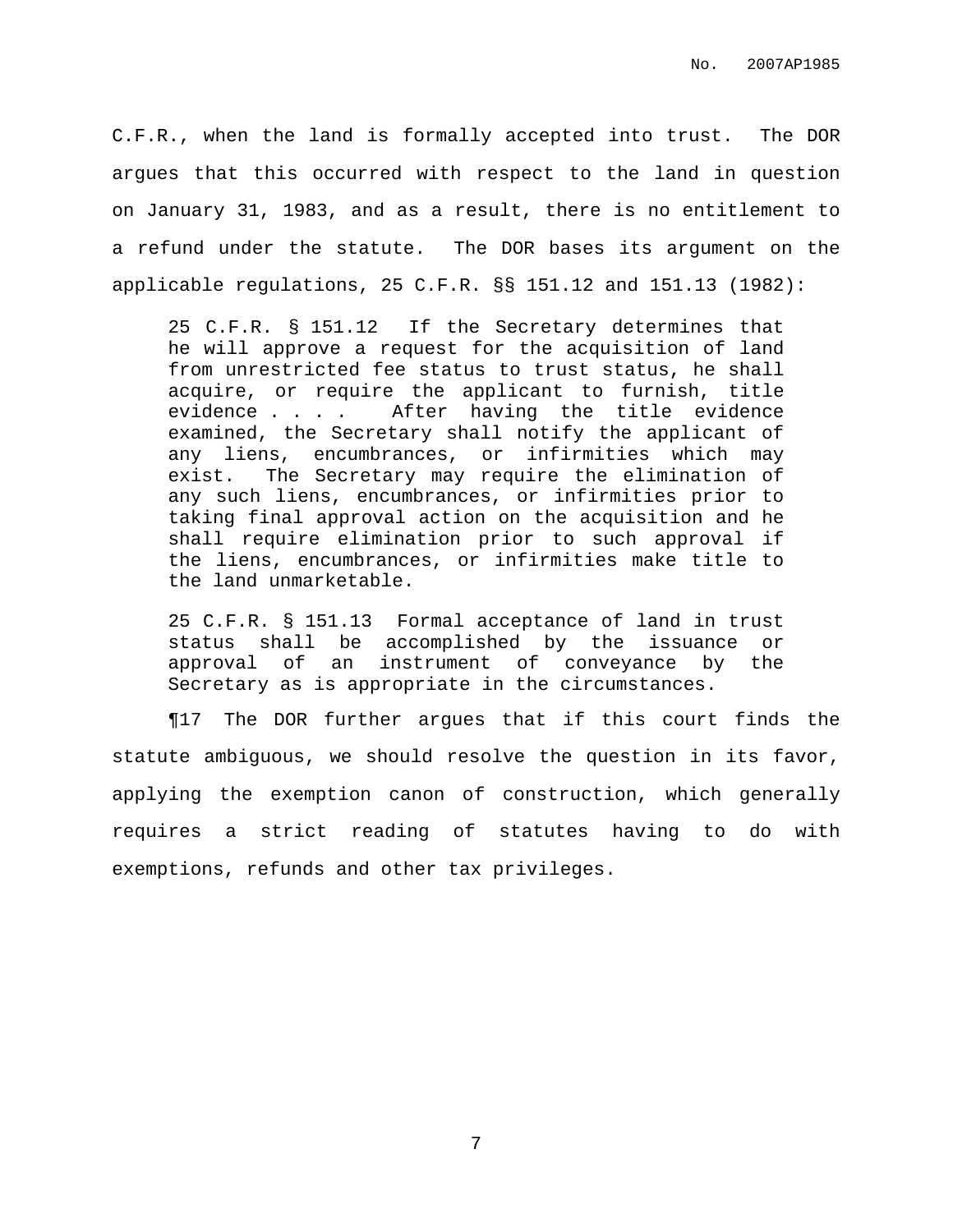¶18 The Nation argues that the DeJope Property was designated trust land in August 1982,<sup>3</sup> when the Washington BIA official authorized the local BIA official "to accept conveyance" of the property. The Nation argues that the word "designated," when given its ordinary meaning, should be understood to mean "set apart for a purpose or duty," and that the land was set apart for the purpose of being trust land at the point when the BIA authorized its conveyance.

¶19 The Nation argues, in the alternative, that if the statute is ambiguous, we should apply the "Indian canon of construction," which requires that ambiguity be resolved in a tribe's favor when a statute is applied to an Indian tribe.

¶20 The first question, then, is whether the statute is ambiguous.

 $3$  The Nation argues in the alternative that another act satisfies the requirement that the land be designated trust land on or before January 1, 1983. The Nation argues that, at the latest, the land was designated trust land on December 7, 1982, the date on which the Great Lakes BIA office sent a memo and forwarded the deed——signed only by the seller at that point——to the Minneapolis office. The memo states that the deed is enclosed "for approval." The argument that this act constitutes designating the land as trust land is unpersuasive for the same reasons that the first argument is unpersuasive; the December 7, 1982, memo merely represents a different point in the preapproval process.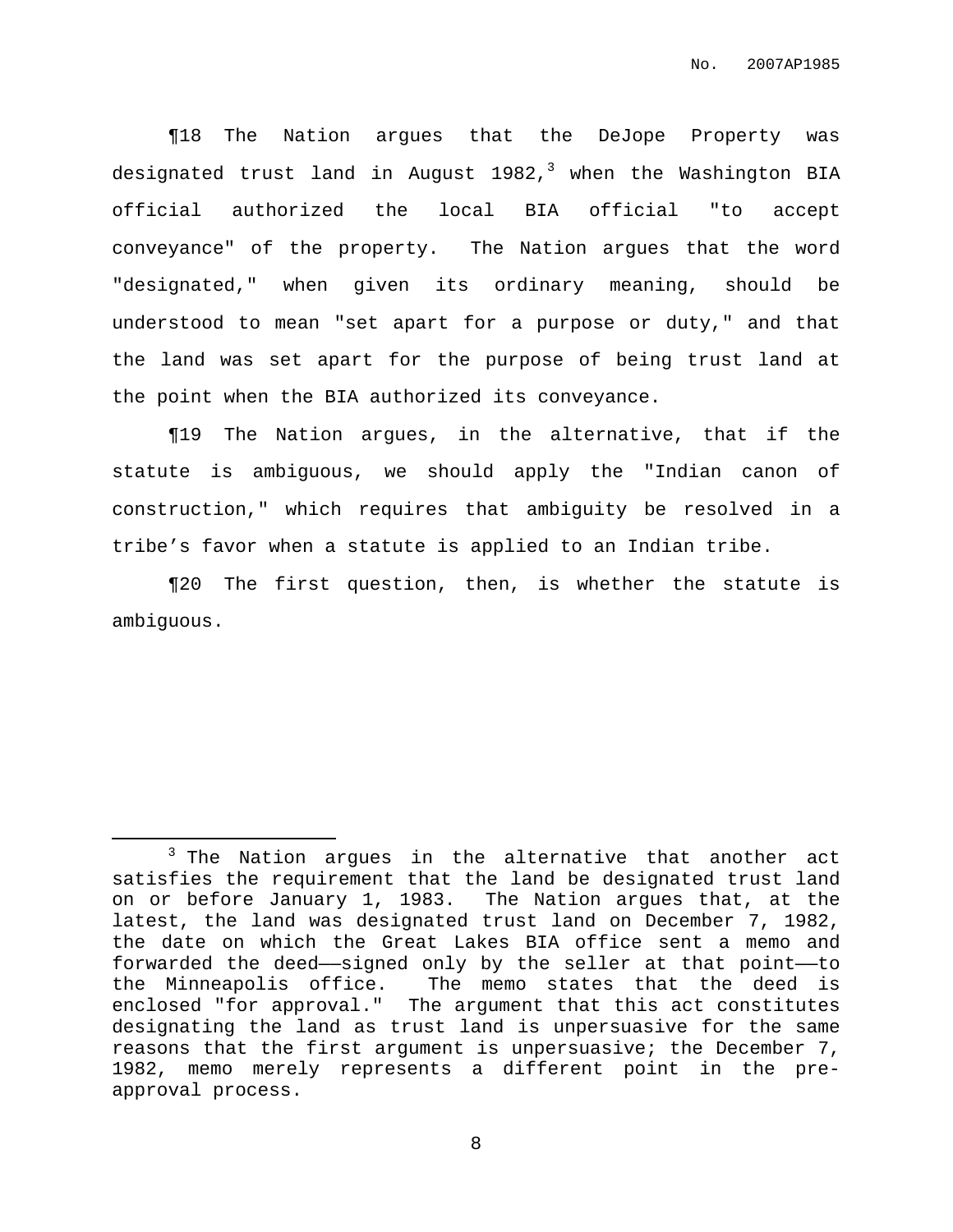¶21 The Commission held that Wis. Stat. § 139.323 is not ambiguous, citing to a 1985 opinion of the Attorney General concerning the statute. $^4$ 

¶22 The circuit court and court of appeals said it is.<sup>5</sup> In their analysis, both courts cited the fact that there are multiple definitions of the word "designate."

¶23 However, the existence of multiple definitions does not mean that in a particular context a word is ambiguous. As we noted in Kalal:

Many words have multiple dictionary definitions; the applicable definition depends upon the context in which the word is used. Accordingly, it cannot be

 $5$  The circuit court said, "Both of these meanings are reasonable, which is borne out by the definitions of 'designate' found in The American Heritage Dictionary of the English The court of appeals noted that dictionary definitions of the word led to opposite interpretations: "The definitions the Nation chooses--'select' and 'nominate,' see Black's Law Dictionary 447 (6th ed. 1990)— have a preliminary sense to them that would support the Nation's proposed construction. However, the definitions 'specify,' 'give a name or title to,' and 'characterize,' see American Heritage College Dictionary 376 (3d ed. 1993), suggest that the property would need to actually be held in trust before the property could be so specified, named, titled or characterized." Ho-Chunk Nation, 312 Wis. 2d 484, ¶16.

 $4$  The Commission said, "The specific issue before us is one of first impression. However, in addressing a different question under the same statute, the Attorney General of Wisconsin opined that Wis. Stat. § 139.323 is not ambiguous. . . . We also find that Wis. Stat. § 139.323 is not ambiguous, and therefore must be interpreted according to its plain meaning." However, the Attorney General opinion cited, 74 Wis. Op. Att'y Gen. 134 (1985), has to do with another issue and reaches no conclusion specifically as to the statute's requirement that sales occur on land that was designated a reservation or trust land on or before January 31, 1983.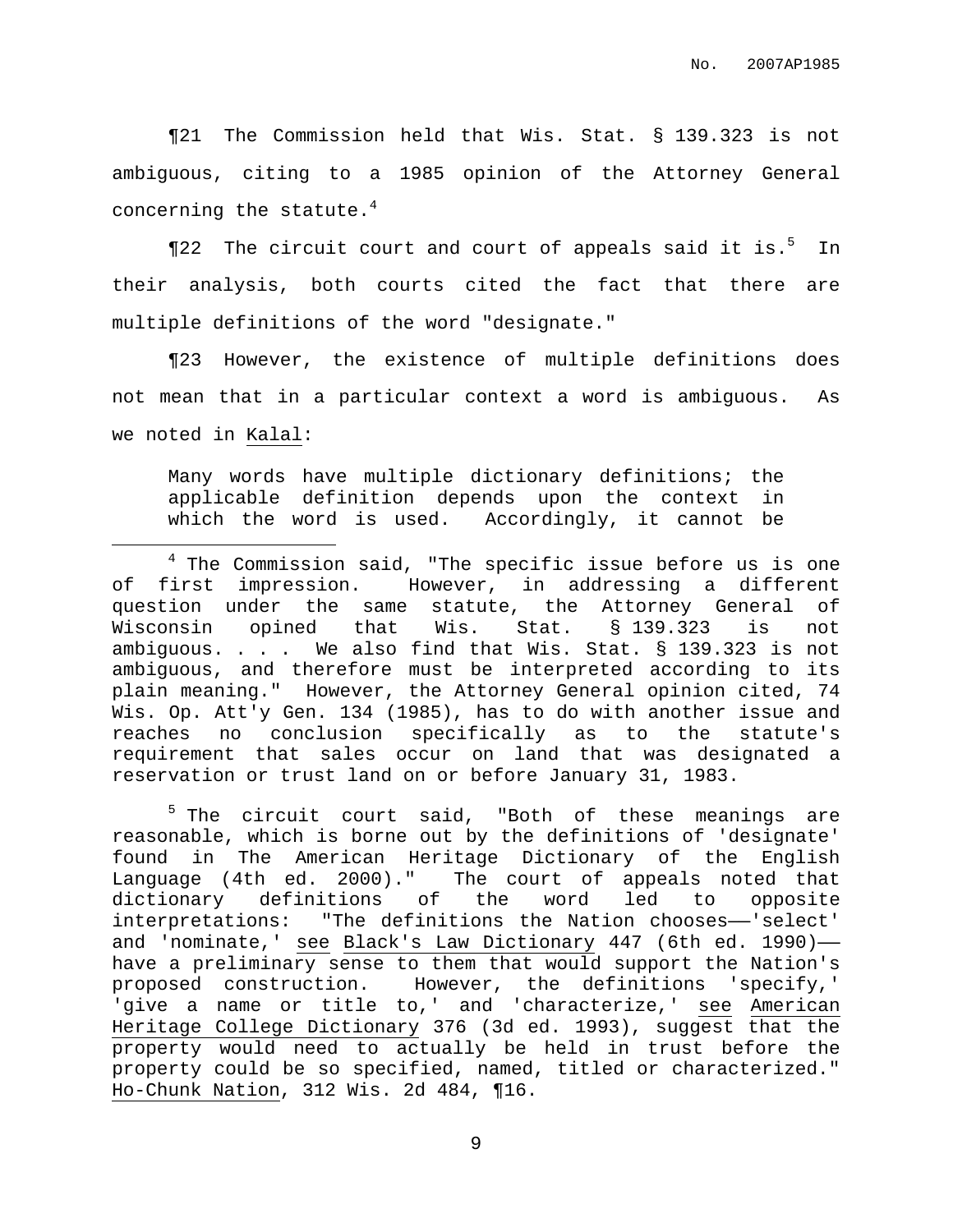correct to suggest, for example, that an examination of a statute's purpose or scope or context is completely off-limits unless there is ambiguity. It is certainly not inconsistent with the plain-meaning rule to consider the intrinsic context in which statutory language is used; a plain-meaning interpretation cannot contravene a textually or contextually manifest statutory purpose.

State ex rel. Kalal v. Circuit Court for Dane County, 2004 WI 58, ¶49, 271 Wis. 2d 633, 681 N.W.2d 110.

¶24 Other courts have also noted that dictionaries provide minimal help in a determination of ambiguity. As one court noted:

While dictionaries may be helpful to the extent they set forth the ordinary, usual meaning of words, they provide an inadequate test for ambiguity. To allow the existence of more than one dictionary definition to be the sine qua non of ambiguity would eliminate contextual analysis of contractual terms; any time a definition appeared in a dictionary of whatever credibility or usage, that definition could be said to be "reasonable" and thus render many, if not most, words ambiguous. Dictionaries define words in the abstract, while courts must determine the meaning of terms in a particular context . . . .

Gulf Metals Indus., Inc. v. Chicago Ins. Co., 993 S.W.2d 800, 805-06 (Tex. Ct. App. 1999).

¶25 This is a point that is easily observed in common usage——the fact that the word "tip" has multiple meanings does not render the sentence "police received a tip" ambiguous. For that matter, the word "reservation" itself has multiple meanings, but in context it is unambiguous.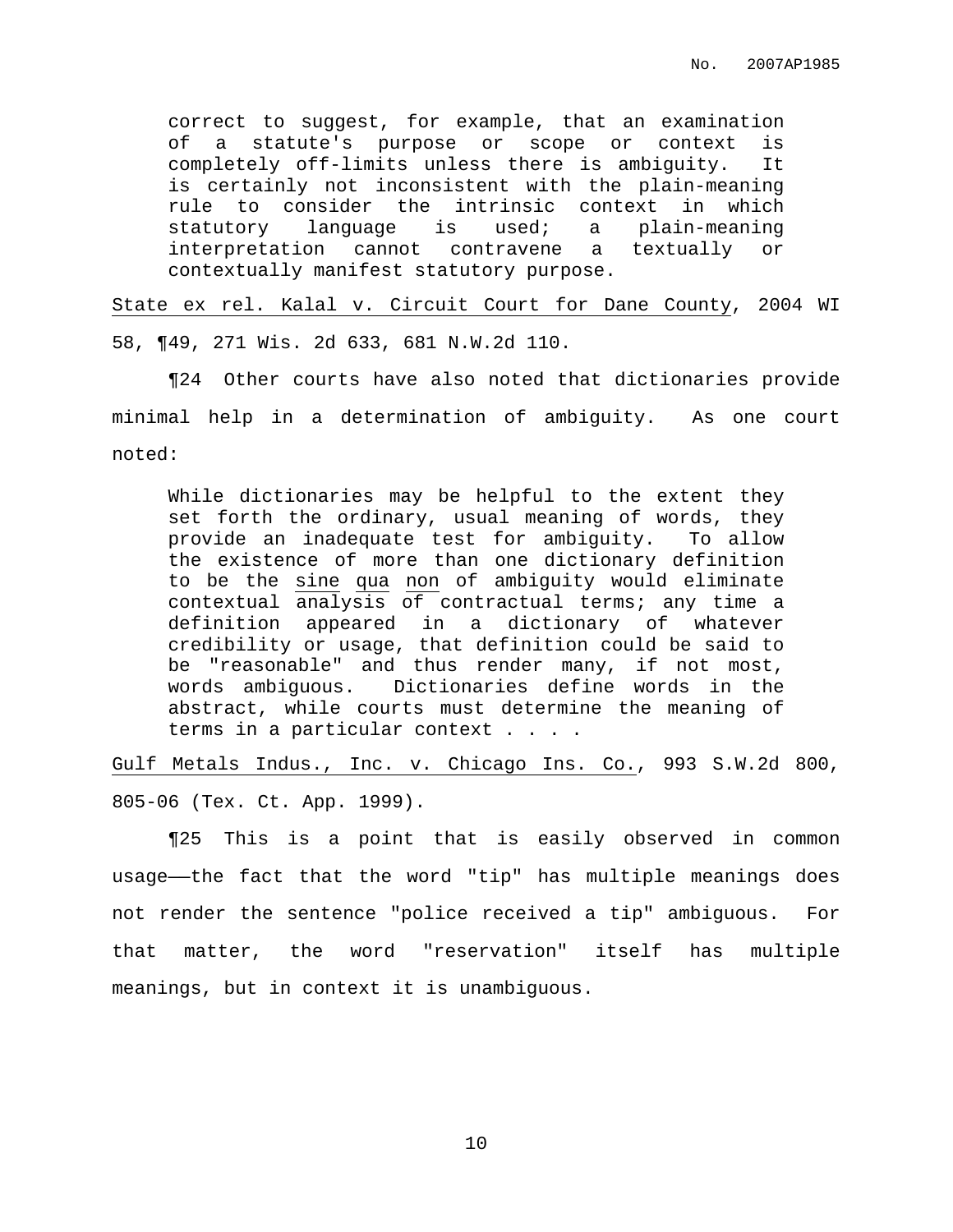¶26 Here, there are two ways the context of the statute renders the provision unambiguous notwithstanding the multiple dictionary definitions of the verb "to designate." 6

¶27 First, the surrounding text of the statute refers to lands that have the status of reservation and trust land, giving an indication that the rest of the statute should also be read that way. The language in the statute that precedes the enumerated conditions states:

Refunds to Indian tribes. The department shall refund 70% of the taxes collected under s. 139.31(1) in respect to sales on reservations or trust lands of an Indian tribe to the tribal council of the tribe having jurisdiction over the reservation or trust land on which the sale is made if all the following conditions are fulfilled . . . .

The dissent carefully examines legislative history but stops short of identifying anything that documents the legislature's intent for the DeJope Property to be subject to the tax refund. The legislature was free (and of course remains free) to take a different approach—a simple edit would suffice to broaden the scope of this statute in such a way that the DeJope Property would not clearly be excluded (e.g., to change the January 1, 1983, cut-off date to coincide with the effective date of the statute or to set a later cut-off date).

 $6$  We note that no legislative history has been proffered by either party to shed further light on the terms at issue here. The circuit court said, "Unfortunately, the legislative history does not shed any light on this ambiguity." The court of appeals said, "The parties have presented us with no legislative history regarding Wis. Stat. § 139.323." Ho-Chunk Nation, 312 Wis. 2d 484, ¶18. The Commission cited no legislative history in its ruling that the statute was unambiguous. It favorably cited a 1985 opinion of the Attorney General, 74 Wis. Op. Att'y Gen. 134 (1985), which addressed a different question about Wis. Stat. § 139.323 and opined on the legislative history relevant to that question; however, that opinion does not address the question raised here and does not assist in our analysis.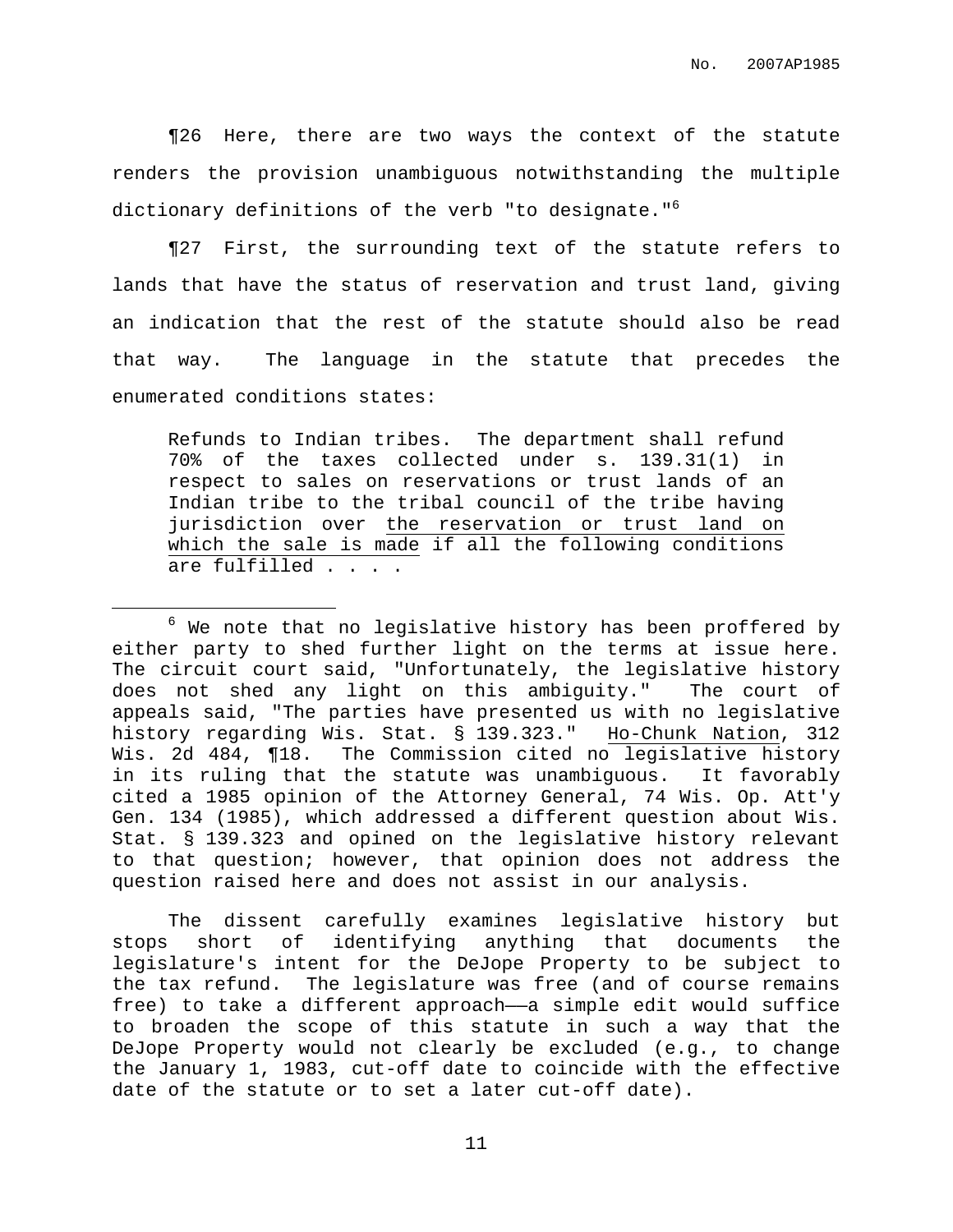Wis. Stat. § 139.323 (emphasis added).

¶28 In the enumerated conditions, the further condition is set forth that the land on which the sale occurred "was designated" trust land before a specific date, January 1, 1983. We agree with the court of appeals that there is no reason to read the two parts of the statute as referring to different requirements for the land. The first part of the statute refers to sales on land that has the status of reservation or trust land, and the second part of the statute simply limits the refund to taxes collected on sales that occurred on land that had that status on or before the specified date.

¶29 Second, in the sentence we construe, the verb (in the passive construction, "was designated") connects the subject ("the land on which the sale occurred") to two subjective complements ("a reservation" and "trust land"). Ordinarily, "was designated" would be understood to apply in the same way to each of those terms. In other words, whatever "was designated" means as to "a reservation," it also means as to "trust land." Put the other way, it cannot reasonably be read as meaning "set aside for future approval" with regard to trust lands, unless it means the same thing for reservations. However, there is no indication that federal law recognizes an official status for land having received preliminary approval for reservation lands. $^7$ 

 $<sup>7</sup>$  As the court of appeals noted, the relevant federal</sup> regulations never use the word "designated," so there is no helpful guidance to be found there. Ho-Chunk Nation, 312 Wis. 2d 484, ¶20.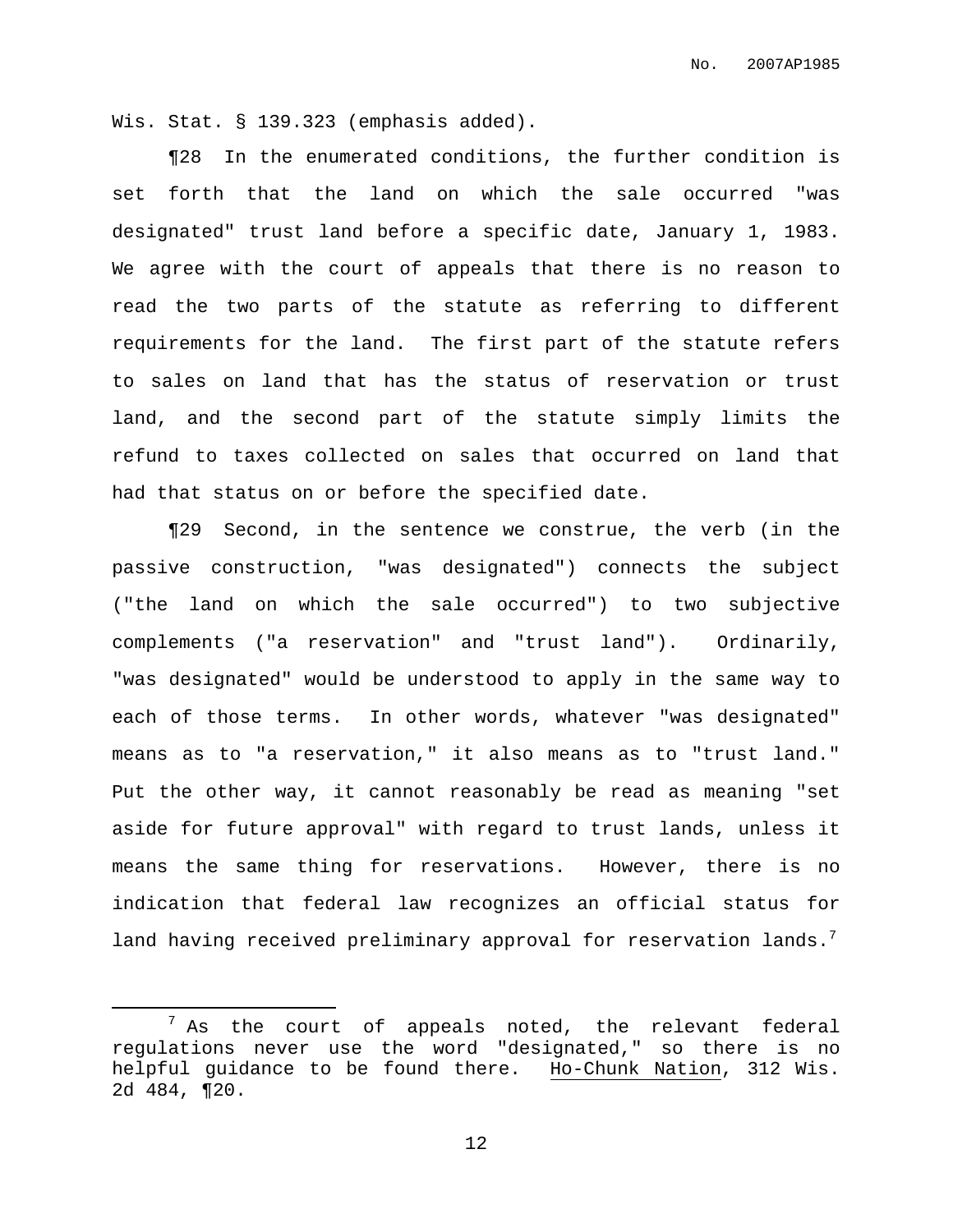¶30 Reservations have been created by statute, agreement, executive order, and treaty. See United States v. Dion, 476 U.S. 734, 745 n.8 (1986). Trust land is created in accordance with federal regulations. The choice of the word "designated" in this statute is sensible because it encompasses the variety of methods by which land attains the distinction of reservation or trust land. Only when the applicable steps are completed does the land in question attain the status required by the statute.

¶31 That is also a plausible reason to choose the word "designated" in the first place. The Nation argues that we must read the word "designated" as meaning land that has some preliminary and non-final approval; otherwise we render the words surplusage. $^8\quad$  It is true that the legislature could have worded the statute a number of ways to accomplish what it intended. The statute could have been written without the word "designated." We do give effect to every word in a statute. Giving effect to every word, however, does not require that we generate ambiguity where there is none evident in the context. Here we give effect to the word "designated" without reading it the way that the Nation asks. As noted above, sometimes the word with broader connotations is the better choice because its meaning encompasses the varied procedures that are involved. Here, for example, referring to land that has been "designated"

 $8$  "[S]tatutes must be construed, if possible, so that no word or clause is rendered surplusage." Hayne v. Progressive N. Ins. Co., 115 Wis. 2d 68, 339 N.W.2d 588 (1983).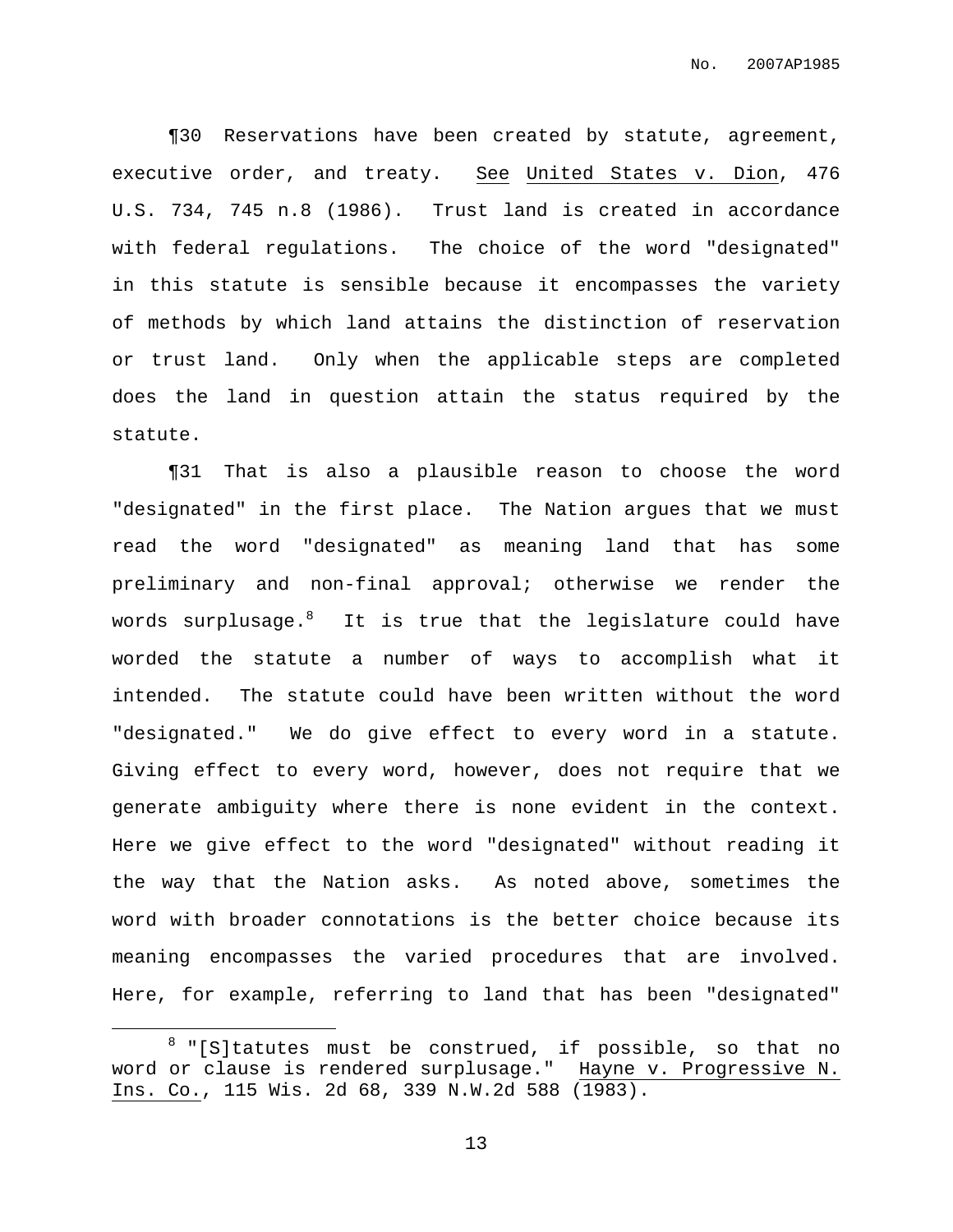a reservation covers reservations created in a variety of ways. To read the word "designated" otherwise, as loaded with great meaning and as conferring official status based on a nonfinal act, is to import unnecessary uncertainty into a straightforward statute.

¶32 As was noted previously, there is, in fact, a series of preliminary and tentative acts that are part of the process by which land becomes trust land, as a look at the relevant regulations makes clear. There are also obstacles in the process that may in some cases prove fatal to the transaction. The regulations discuss the potential effect of liens, for example, and give the Secretary of the Interior the authority to require that they be eliminated. 9

¶33 These regulations require "approval of an instrument of conveyance" before the formal acceptance of the land in trust status is accomplished. $^{10}$  The deed in the record, the instrument of conveyance here, shows that it was approved on January 31, 1983.

 $9$  "After having the title evidence examined, the Secretary shall notify the applicant of any liens, encumbrances, or infirmities which may exist. The Secretary may require the elimination of any such liens, encumbrances, or infirmities prior to taking final approval action on the acquisition and he shall require elimination prior to such approval if the liens, encumbrances, or infirmities make title to the land unmarketable." 25 C.F.R. § 151.12 (1982).

<sup>&</sup>lt;sup>10</sup> "Formal acceptance of land in trust status shall be accomplished by the issuance or approval of an instrument of conveyance by the Secretary as is appropriate in the circumstances." 25 C.F.R. § 151.13 (1982).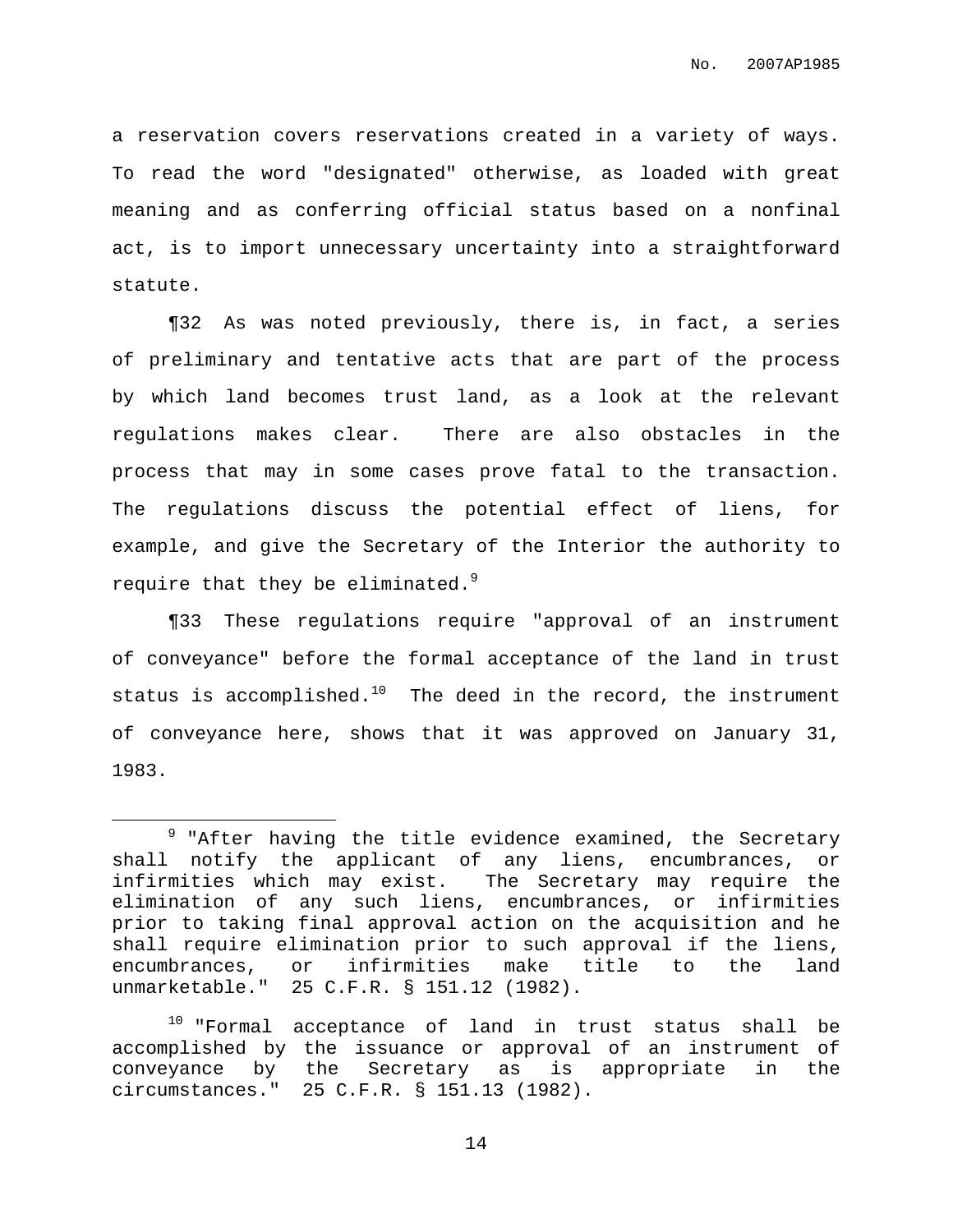¶34 We briefly acknowledge additional arguments made by the parties concerning the appropriate canons of construction. The Nation argues that the statute should be construed liberally because it concerns Indian tribes. Under the "Indian canon of construction," statutes "passed for the benefit of dependent Indian tribes . . . are to be liberally construed, [with] doubtful expressions being resolved in favor of the Indians." Bryan v. Itasca County, Minn., 426 U.S. 373, 392 (1976).

¶35 However, the DOR argues that courts have declined to apply the Indian canon where there was no ambiguity in the statute in the first place. See Chickasaw Nation v. United States, 534 U.S. 84, 95 (2001) (also noting that the Indian canon does not necessarily trump other canons of construction where they conflict and specifically mentioning the exemption canon). The DOR further argues that that is precisely the case here because the statute is the equivalent of an exemption statute, and it is well settled that statutes concerning exemptions, deductions, and privileges are strictly construed. $^{\rm 11}$ 

 $11$  "[T]ax exemptions, deductions, and privileges are matters purely of legislative grace and tax statutes are to be strictly construed against the granting of the same, and one who claims an exemption must point to an express provision granting such exemption by language which clearly specifies the same, and thus bring himself clearly within the terms thereof." Comet Co. v. Dep't of Taxation, 243 Wis. 117, 123, 9 N.W.2d 620 (1943). "An exemption from taxation must be clear and express. All presumptions are against it, and it should not be extended by implication." Soo Line R.R. Co. v. DOR, 89 Wis. 2d 331, 359, 278 N.W.2d 487 (Ct. App. 1979), aff'd, 97 Wis. 2d 56, 292 N.W.2d 869 (1980). See also Ladish Malting Co. v. DOR, 98 Wis. 2d 496, 502, 297 N.W.2d 56 (Ct. App. 1980).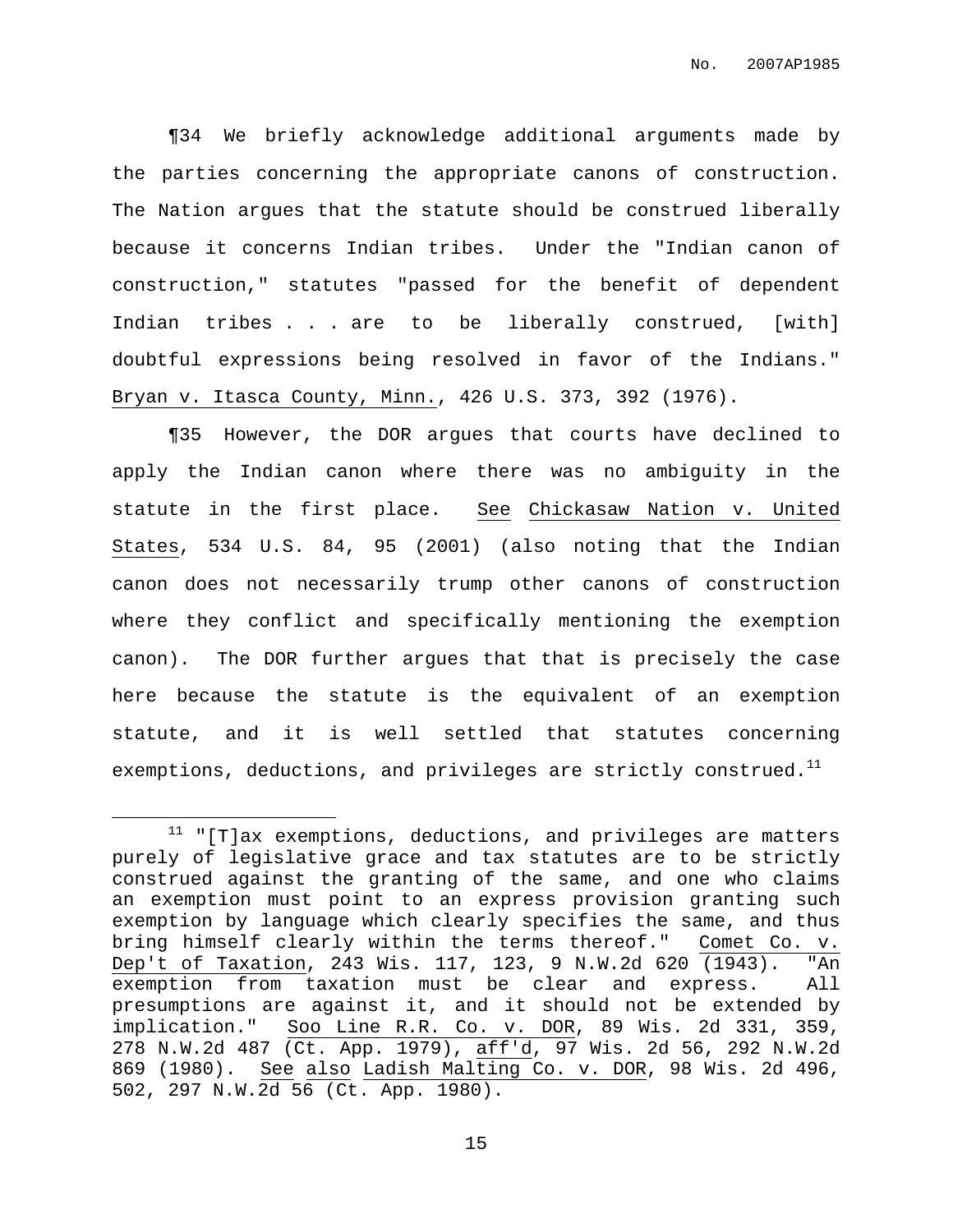¶36 Because we hold that the statute is unambiguous when the provisions are read in context, it is not necessary to address the arguments concerning which canons of statutory interpretation would apply were the statute ambiguous. However, we note that even were we to hold that the statute is ambiguous, the bar would be set quite high for the Nation under the applicable canon of statutory construction:

As a general rule courts have held that statutes exempting property from taxation should be strictly construed in favor of taxation, but should not be interpreted unreasonably. If the standard granting an exemption is capable of two interpretations, one granting exemption and the other denying it, the construction which denies the exemption must be adopted. The same rule has been applied to deductions.

. . . .

Tax refund statutes must be construed strictly in favor of imposing the tax and against allowing the refund, and the burden is on the person requesting the refund to bring himself within the refund statute.

Norman J. Singer, 3A Sutherland Statutory Construction § 66:9 (6th ed. 2003) (citations omitted). It is clear to us that the Nation would have considerable difficulty meeting the burden of overcoming the countervailing exemption canon, especially considering the way the United States Supreme Court in Chickasaw Nation signaled the Indian canon's loss of strength.

#### IV. CONCLUSION

¶37 For the reasons set forth above, we affirm. "[R]eservations or trust lands" are also referred to in the sentence immediately preceding the provision in question; a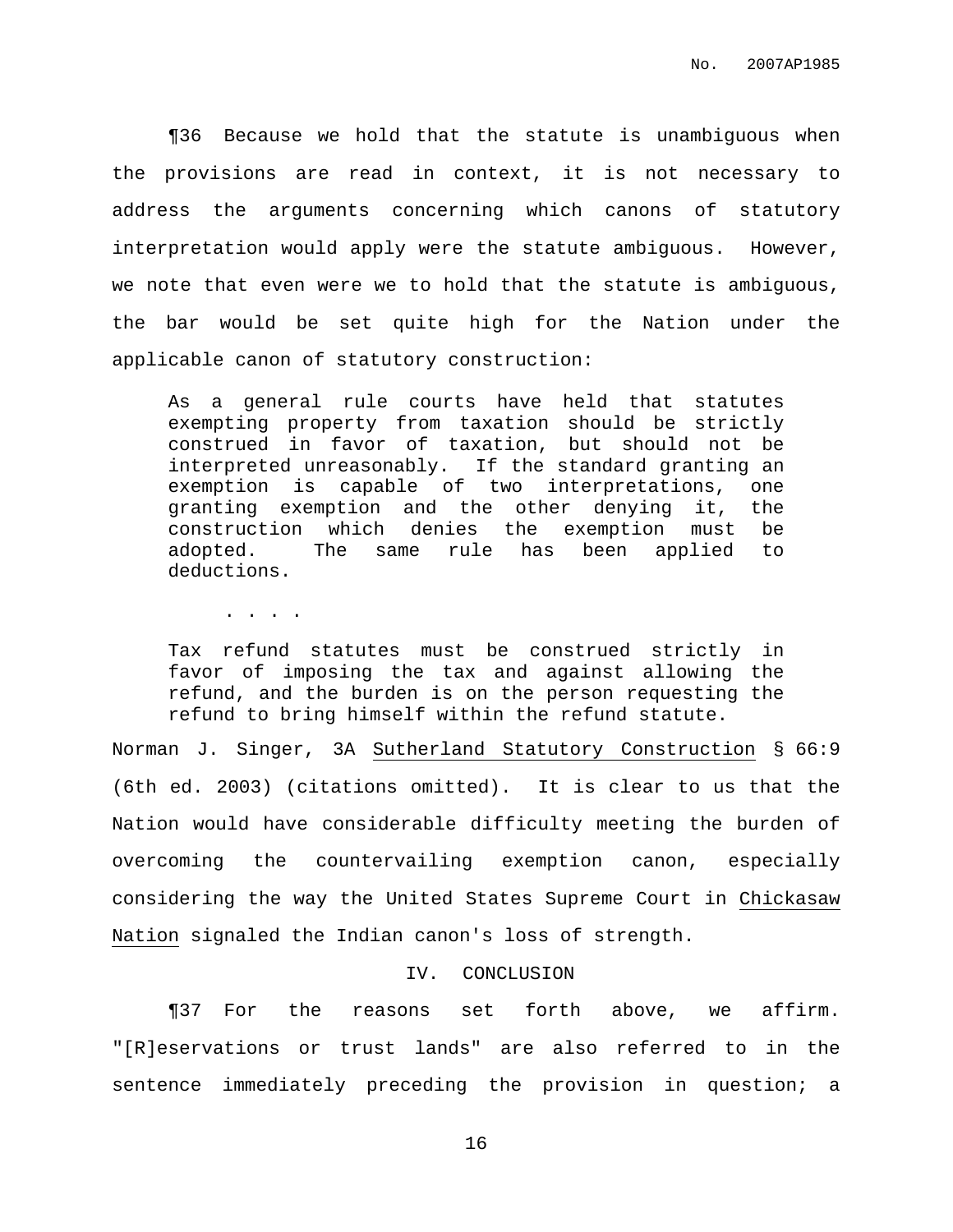sensible reading of the statute (Wis. Stat. § 139.323) requires that the two references be read as identifying the same land. The grammatical construction of the sentence itself lends further support to our holding because "was designated" precedes both "a reservation" and "trust land" and means the same thing about each. Given that there is no basis in the federal regulations for recognizing a preliminary, unofficial status for reservations or trust lands, there is likewise no basis for reading this statute as intending to apply to land that has received only preliminary informal approval.

¶38 We therefore hold that in this context the phrase "was designated a reservation or trust land" is necessarily read as referring to the applicable formal process that must occur in order for land to be a reservation or trust land. Because the proper authorities had not completed the necessary steps for the property in question to be designated a reservation or trust land on or before January 1, 1983, and because that is required in order to qualify for the tax refund, the claim was properly denied.

By the Court.-The decision of the court of appeals is affirmed.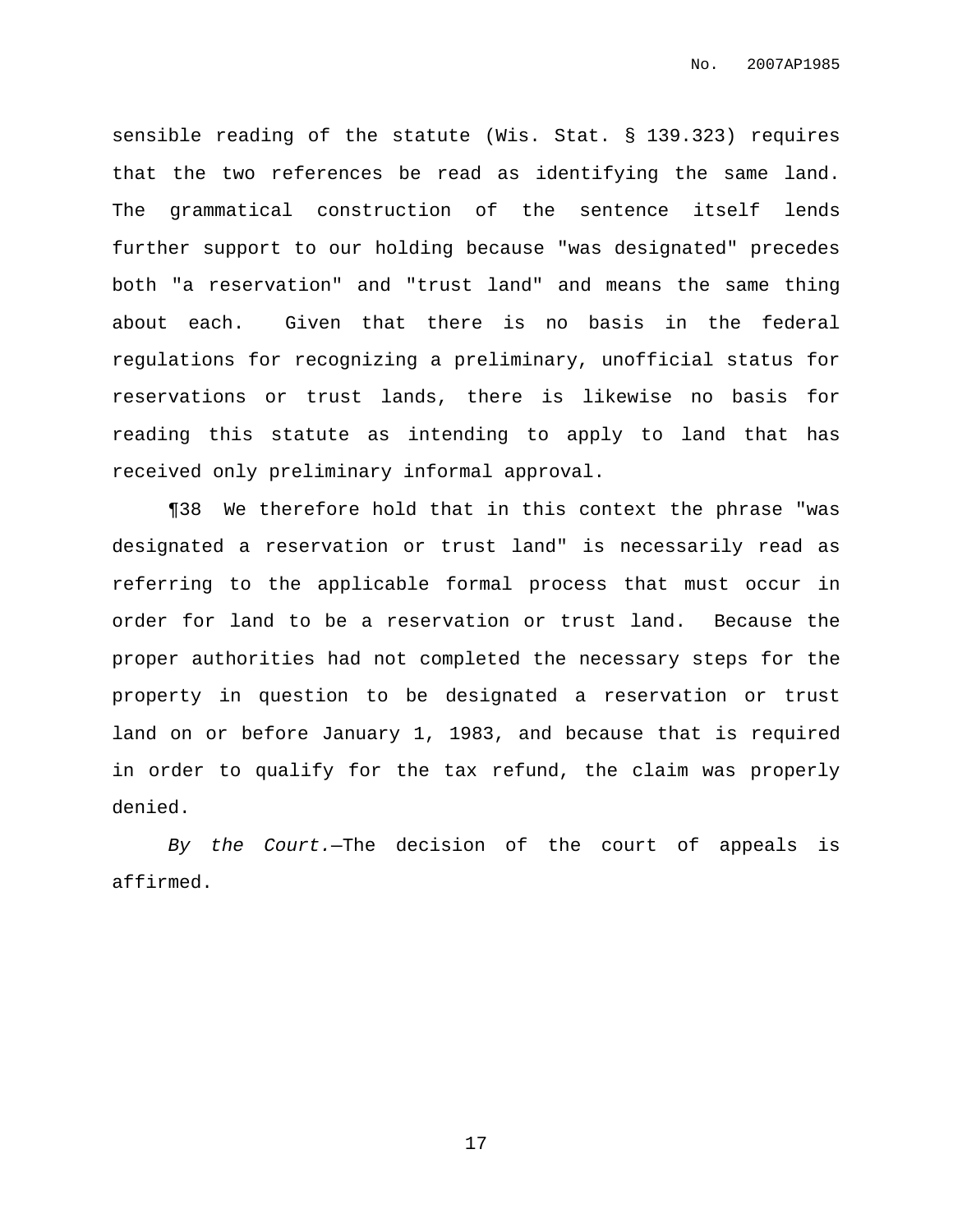¶39 DAVID T. PROSSER, J. (dissenting). Wisconsin law requires the Wisconsin Department of Revenue to refund 70 percent of the state excise tax on cigarettes that an Indian tribe collects for the state on its reservation or trust lands, provided that "[t]he land on which the sale occurred was designated a reservation or trust land on or before January 1, 1983." Wis. Stat. § 139.323(3) (2007-08). $^1$  If the land on which the sale occurred was not designated a reservation or trust land on or before January 1, 1983, the state keeps the entire tax.

¶40 In this case, the Ho-Chunk Nation seeks a refund of 70 percent of the tax collected on its DeJope trust land on the east side of Madison in Dane County. The issue presented is whether this property "was designated . . . trust land on or before January 1, 1983." Id.

¶41 The answer to this question turns on the meaning of the word "designated." The majority opinion is grounded on the premise that the phrase "was designated . . . trust land" means exactly the same as the phrase "was trust land"——that is, the word "designated" really means nothing in the context of the passage in which it appears. See majority op. ¶¶2-4. Because I disagree, I respectfully dissent.

I

¶42 Wisconsin Stat. § 139.323 has an interesting history, and understanding that history is essential to understanding the statute.

 $1$  All subsequent references to the Wisconsin Statutes are to the 2007-08 version unless otherwise indicated.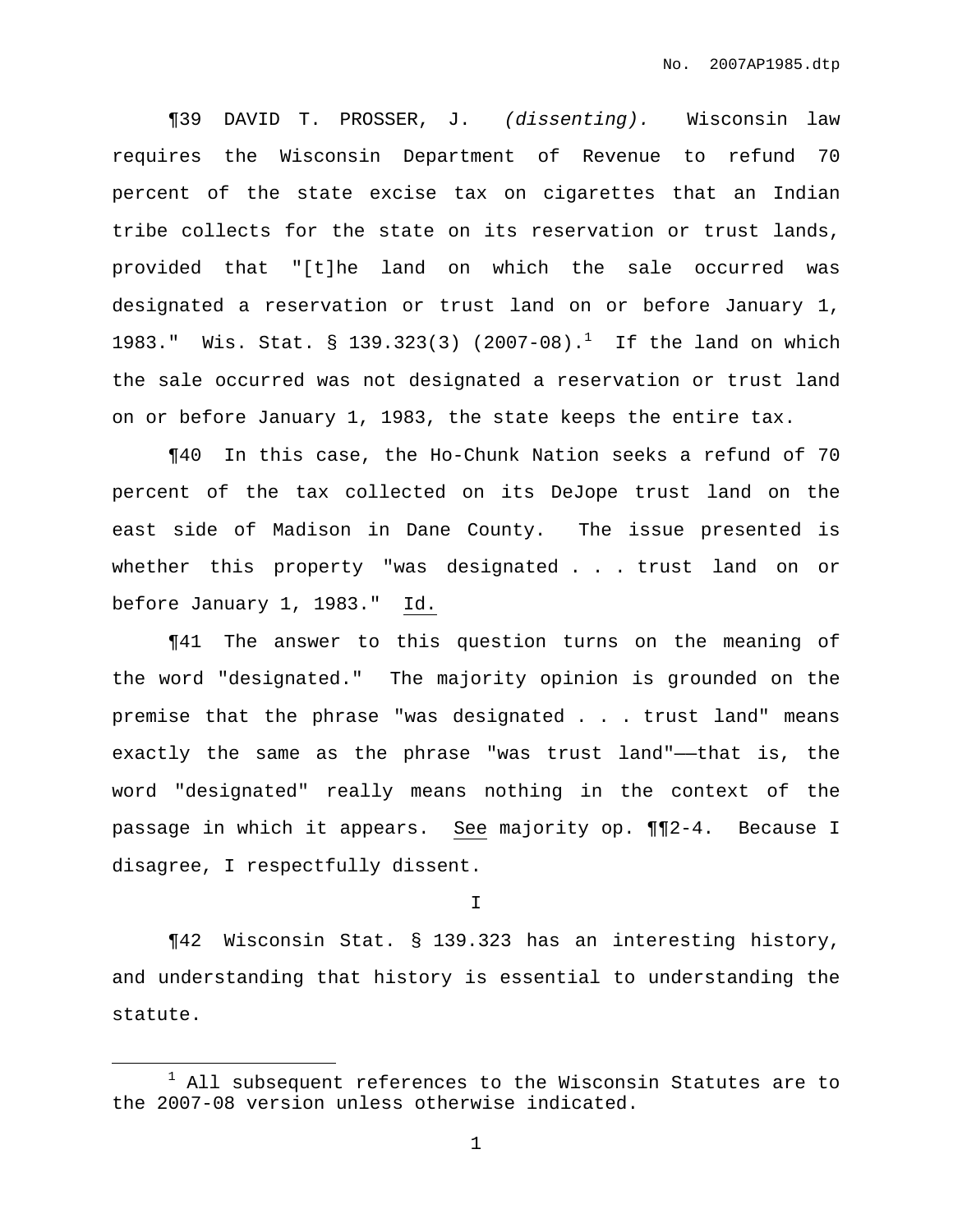¶43 In the late 1970s, Wisconsin imposed an occupational tax on the sale of cigarettes. Wis. Stat. § 139.31 (1979-80). The nature of the tax was problematic when the tax was applied on Indian reservations. In a May 1979 opinion, Attorney General Bronson La Follette advised the Department of Revenue that Wisconsin's cigarette tax laws did not apply to Indian persons or Indian tribes selling cigarettes on Indian reservations. 68 Wis. Op. Att'y Gen. 151 (1979).

¶44 The Attorney General's opinion materially advantaged Indian smoke shops, where tribes sold cigarettes to both Indians and non-Indians without imposition of a state cigarette tax.

¶45 By 1981 non-Indian merchants began to complain about the loss of cigarette sales to tax exempt tribal smoke shops, and the state began to notice the loss of cigarette tax revenue. "The Legislative Fiscal Bureau said about 11,000 cases of untaxed cigarets were sold by 'tribal smokeshops' in 1979 and 1980." Eldon Knoche, Revenue Loss in Sale of Cigarets, Milwaukee Sent., May 2, 1981 (on file with the Legislative Reference Bureau, Madison, Wisconsin). The newspaper reported that non-Indians "apparently are flocking to the tribes to buy the cigarets minus the tax of 16 cents a pack, or \$1.60 a carton." Id.

¶46 Legislation was soon introduced to convert Wisconsin's cigarette tax from an occupational tax to an excise tax. See 1981 A.B. 500 (introduced May 14, 1981). This legislation was based on Washington v. Confederated Tribes of the Colville Indian Reservation, 447 U.S. 134, 151-160 (1980), where the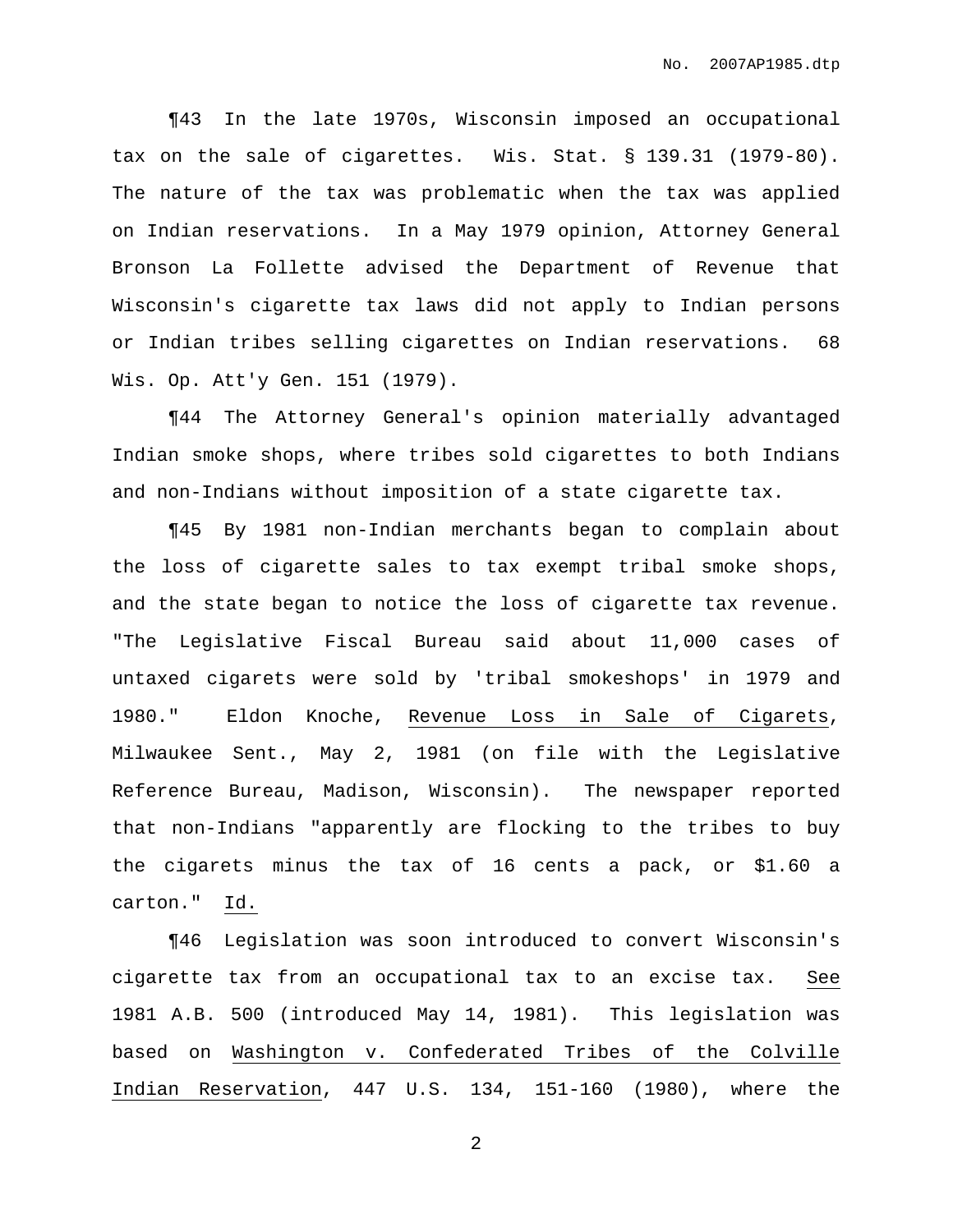Supreme Court upheld Washington's excise tax on on-reservation sales of cigarettes to non-tribal purchasers.

¶47 In 1982 the Joint Committee on Finance incorporated a cigarette excise tax into its revision of 1981 Senate Bill 783, the so-called budget adjustment bill. See Senate Substitute Amendment 1 to 1981 S.B. 783. The Committee's provision exempted cigarettes sold to enrolled tribal members. See id.

¶48 Governor Lee Sherman Dreyfus vetoed the provision. However, in his April 29, 1982 veto message, Dreyfus said the following:

I am vetoing conversion of the current occupational tax on cigarettes to an excise tax effective July, 1983. Sale of unstamped cigarettes to non-Indians is a serious and mounting problem in Wisconsin with an estimated revenue loss of more than \$4 million annually. There is no question that state government and Wisconsin's tribes must have serious discussions to resolve this and other tax problems. However, such negotiations are more likely to be conducted in "good faith" if a forced mid-1983 solution is not in the statutes. The tribes should understand that the intent of the Legislature to end the serious erosion of our cigarette tax base is absolutely clear. A comprehensive and fair solution to state-tribe tax problems must be found and soon, or the legislature will re-enact this law.

Veto message of Lee Sherman Dreyfus, Governor, 1981 S.B. 783 (April 29, 1982) (on file with the Legislative Reference Bureau, Madison, Wisconsin).

¶49 During the remainder of 1982, representatives of the Department of Revenue met with representatives of Wisconsin's 11 Indian tribes and bands, attempting to come up with an agreement. These negotiations are summarized in the minutes of the Wisconsin Legislative Council's Native American Study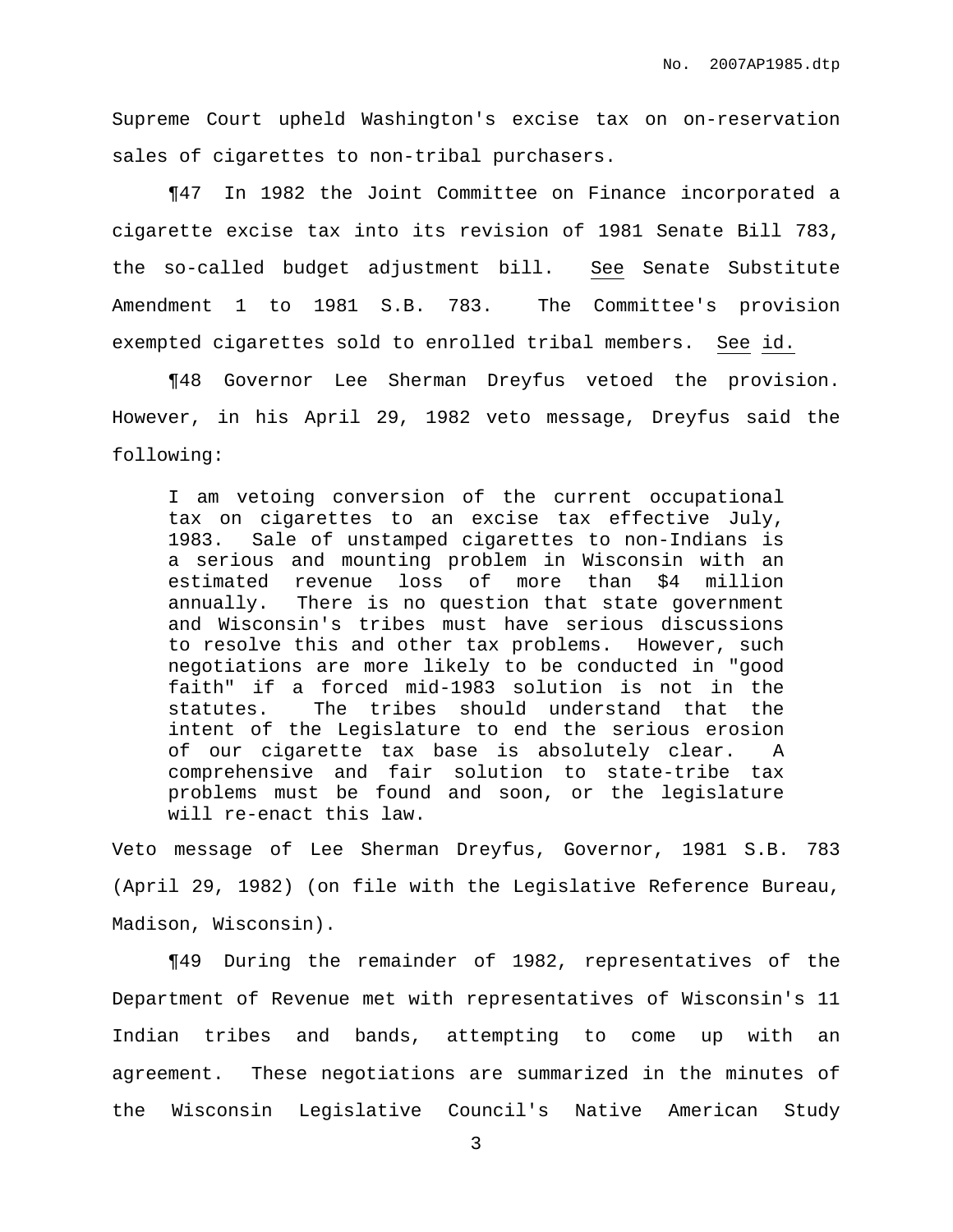Committee. See Wisconsin Legislative Council, Summary of Proceedings, Native American Study Committee, for May 12, 1982, at 4-5; July 19, 1982, at 11-12; and November 15, 1982, at 6-8, 10.

¶50 In 1983 Governor Anthony Earl's first budget contained language to implement the agreement negotiated by the previous administration. See 1983 S.B. 83, §§ 1496-1506. A March 24, 1983 analysis for the Joint Committee on Finance described the provision as follows:

Senate Bill 83 (the 1983-85 biennial budget bill) contains language to implement a recently-negotiated agreement between the Department of Revenue and representatives of Indian tribes in the state, which would require Indian sellers of cigarettes to impose a portion of the state cigarette tax on sales to non-Indians. This would be accomplished by converting the current cigarette occupational tax to an excise tax, to be imposed on the first taxable event in the state and passed on to the ultimate consumer. Under the negotiated agreement . . . cigarettes sold by distributors to Indians or Indian organizations for resale would be exempt from 70% of the state excise tax (i.e., subject to a tax of 7.5¢ per pack), and payment of the non-exempt portion would be evidenced by the appropriate tax stamp purchased by distributors and affixed to each pack sold to Indian sellers for resale. According to the language of SB 83, this special tax rate would only be applicable if a tribe imposed an additional 7.5¢ per pack tax of its own; otherwise, the full amount of excise tax would be due. The use tax imposed by current law on unstamped cigarettes brought into the state would not apply to cigarettes taxed at the special rate for Indians. In addition, the Department of Revenue would be authorized to enter into agreements with Indian tribes to provide refunds of cigarette taxes paid through the purchase of stamped cigarettes by Indians. The Department would adopt administrative rules regarding the refund provision, specifying the tribal alternatives of maintaining separate records of sales to Indians, or agreeing to a formula for determining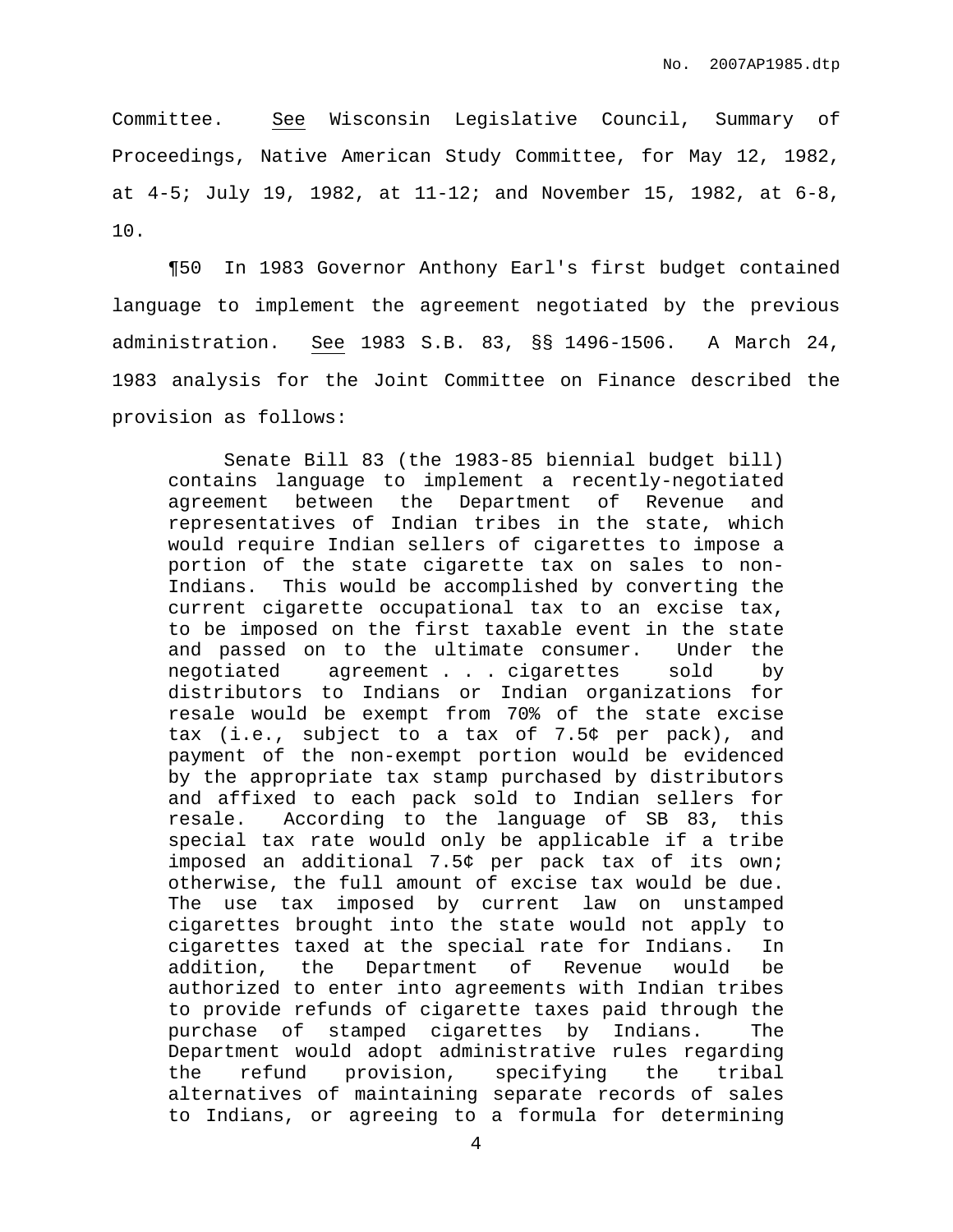the refund amount (for example, Wisconsin per capita cigarette consumption multiplied by the reservation population).

Memorandum from Bob Lang, Director, Legislative Fiscal Bureau, to Members, Joint Committee on Finance, at 2 (March 24, 1983) (regarding 1983-85 Biennial Budget: Cigarette Tax——Sale of Untaxed Cigarettes by Indians to Non-Indians) (on file with the Legislative Reference Bureau, Madison, Wisconsin).

¶51 The fiscal paper noted that the proposal came in response to the fact that "the state is not currently collecting any significant cigarette tax revenues on sales by Indians to non-Indians, and this creates a price differential potentially equal to the amount of tax (25¢ per pack) between sales to non-Indian purchasers by Indians and sales by non-Indian retailers." Id. at 3.

¶52 The paper added that, since December 1978, "untaxed cigarettes have been sold by Indians currently operating from about twenty sites on reservations and two on Tribal trust lands." Id.

(Tribal trust lands are property purchased by Indians or tribes and deeded to the U.S. Department of the Interior's Bureau of Indian Affairs, and treated as reservation land for many purposes. The Attorney General has indicated that such lands are treated as reservation land for purposes of cigarette taxes.)[ $^2$ ] The highest sales have reportedly been in the Green Bay area (Oneida tribe), Wisconsin Dells (Winnebago tribe) and on the Lac Court Oreilles reservation in northwest Wisconsin. Sales of untaxed cigarettes by

<sup>2</sup> Attorney General La Follette issued an opinion on March 10, 1982, that land purchased and held in trust for Indian tribes or tribal members under the superintendence of the federal government has the same status as official reservation land. 71 Wis. Op. Att'y Gen. 82 (1982).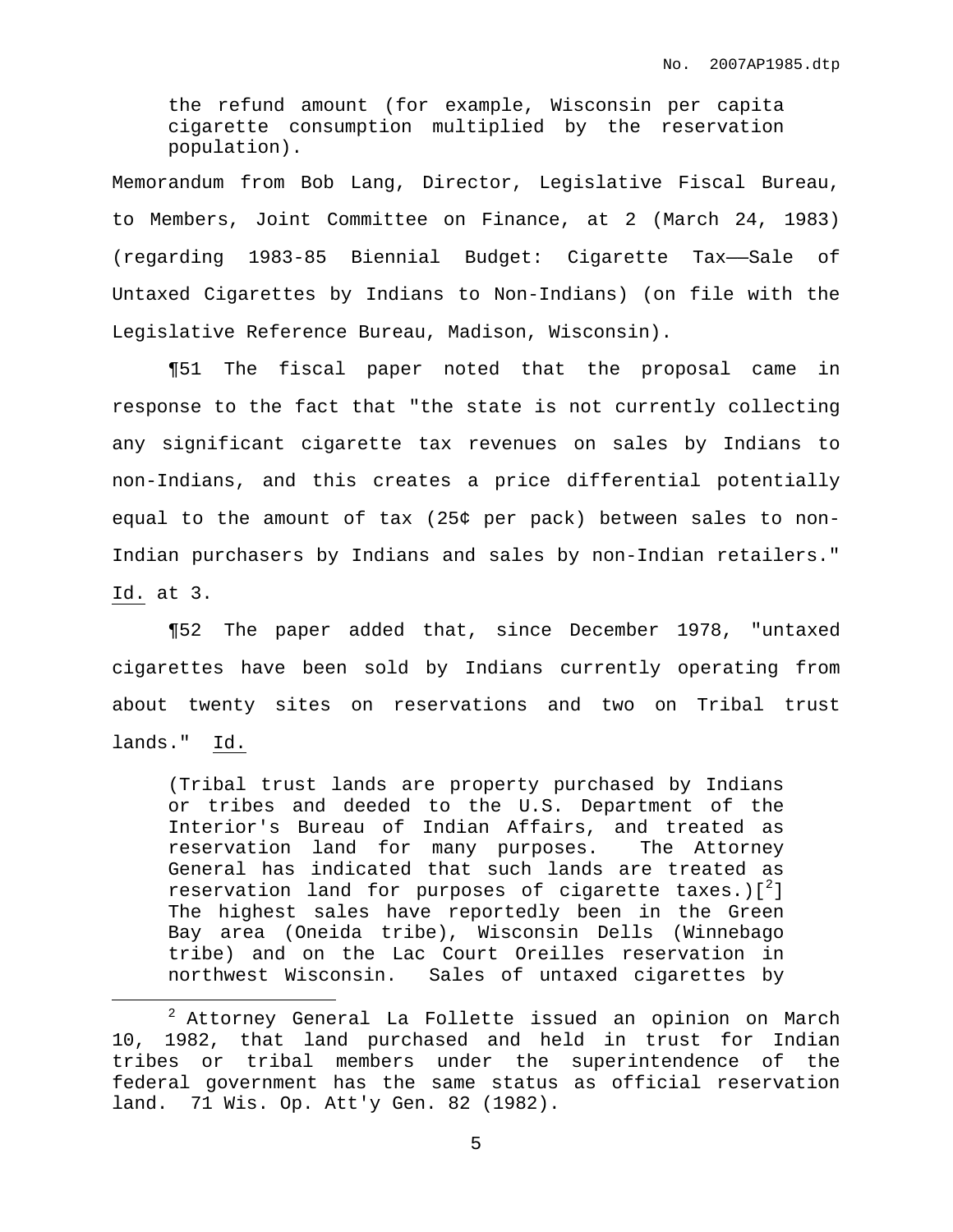Indians have grown from approximately 264,000 cartons in 1979-80 to over 1,480,000 cartons in 1981-82, and are expected to reach 2,280,000 cartons in 1982-83. Most of these sales are to non-Indians, and the cigarette tax revenue not collected on such taxable sales is estimated at nearly \$5.2 million in 1982-83, increasing between 40% and 50% per fiscal year. Based on current experience with deliveries of unstamped cigarettes to Indian sellers, foregone cigarette tax collections are estimated to be \$7.7 million in 1983- 84 and \$11.0 million in 1984-85. In addition, foregone sales tax collections on these purchases would be approximately \$1.2 million in 1982-83, \$1.7 million in 1983-84, and \$2.5 million in 1984-85.

Id. at 3-4.

¶53 On April 19, 1983, a subcommittee of the Joint Committee on Finance proposed a revision of the Governor's budget proposal. In line with present law, it called for imposition of a full excise tax (e.g., 25 cents a pack) on Indian cigarette sales but provided a 70 percent refund to the tribes. Plan Would Alter Cigaret Tax Rule, Milwaukee Sent., April 20, 1983 (on file with the Legislative Reference Bureau, Madison, Wisconsin).

¶54 Carrying a new name, the Legislative Council's American Indian Study Committee met on April 22, 1983, and discussed these developments in the Joint Finance Committee. It voted unanimously to support the Finance subcommittee's proposal after learning from Kenneth Funmaker, Sr., a member of the Winnebago tribe (now Ho-Chunk Nation) that the tribe had acquired "land in the Town of Blooming Grove, Dane County, for purposes of establishing a smokeshop." Wisconsin Legislative Council, Summary of Proceedings, American Indian Study Committee, for April 22, 1983, at 10-11. Three members of the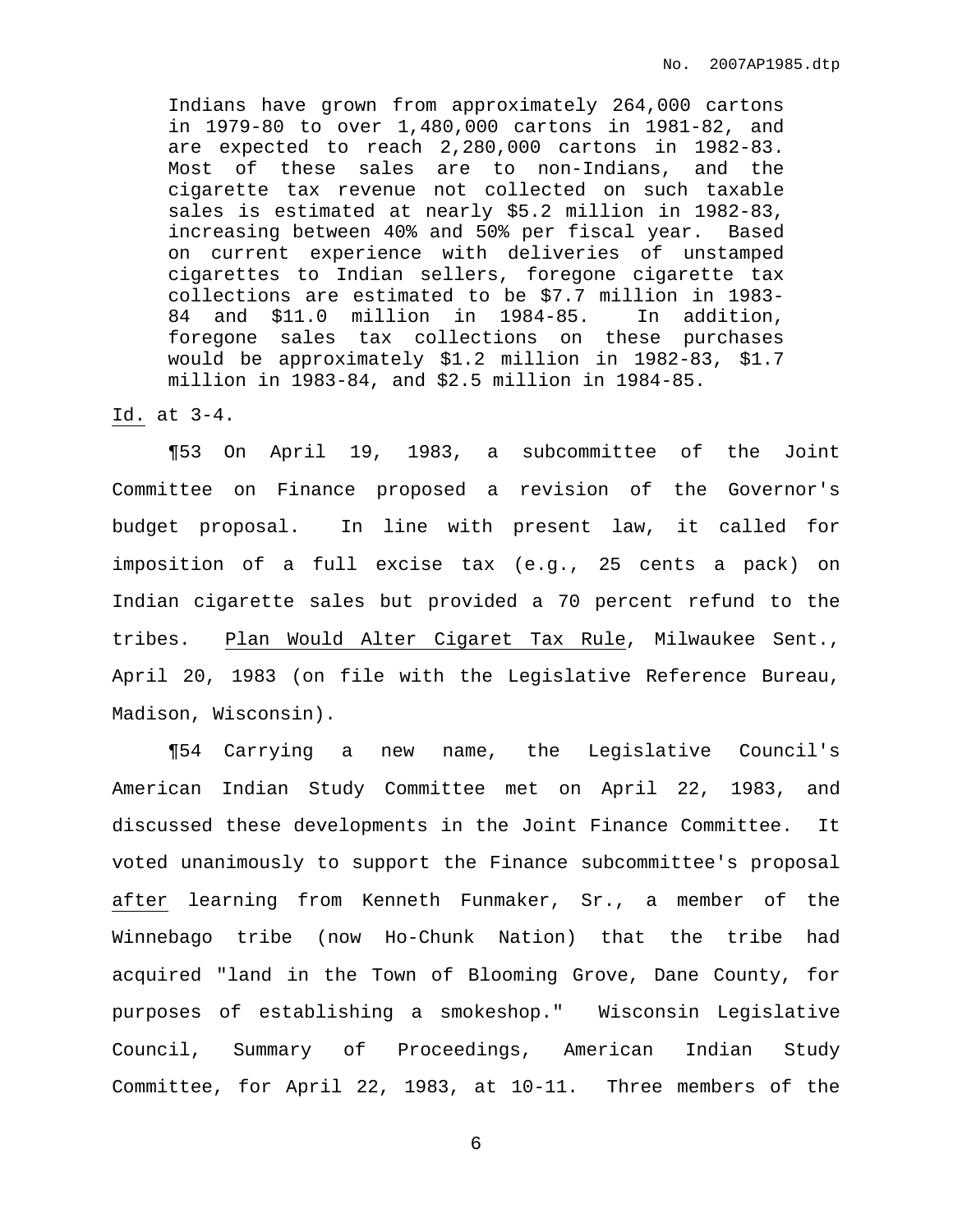committee who voted to support the proposal (Jim Schlender, Rita Keshena, and Gerald Hill) were members of the Great Lakes Inter-Tribal Council (GLITC) team that negotiated the original cigarette tax agreement with the Department of Revenue. See Letter from Patricia S. Smith, Chairperson, American Indian Study Committee, State of Wisconsin Legislative Council, to Senator Gerald D. Kleczka and Representative Mary Lou Munts, Co-Chairpersons of the Joint Committee on Finance (May 4, 1983) (on file with the Legislative Reference Bureau, Madison, Wisconsin).

¶55 The Joint Committee on Finance ultimately approved the recommendation of its subcommittee. It introduced a substitute amendment to the budget on May 26, 1983. The budget was enacted by the legislature on July 1, 1983, and became law after its publication on July 22, 1983. 1983 Act 27; see also Bulletin, Wisconsin Legislature, Part 1 Senate, Senate Bill 83, at 35-41 (1983).

#### II

¶56 The majority opinion sets out several key dates for the property in question:

In 1982, the Ho-Chunk Nation (the Nation) . . . received permission from the United States Department on the Interior, Bureau of Indian Affairs (BIA), to acquire a five-acre parcel of land known as the DeJope Property. A Washington, D.C., BIA official sent a memo dated August 20, 1982, to a Minneapolis BIA official, stating in relevant part, "You are, therefore, authorized to accept conveyance to the United States in trust upon consideration of appropriate title evidence in accordance with the requirements of 25 CFR 120a.12 [1982]." On October 29, 1982, the seller of the DeJope Property received payment from the Nation and conveyed the title by delivery of a warranty deed. On January 31, 1983, the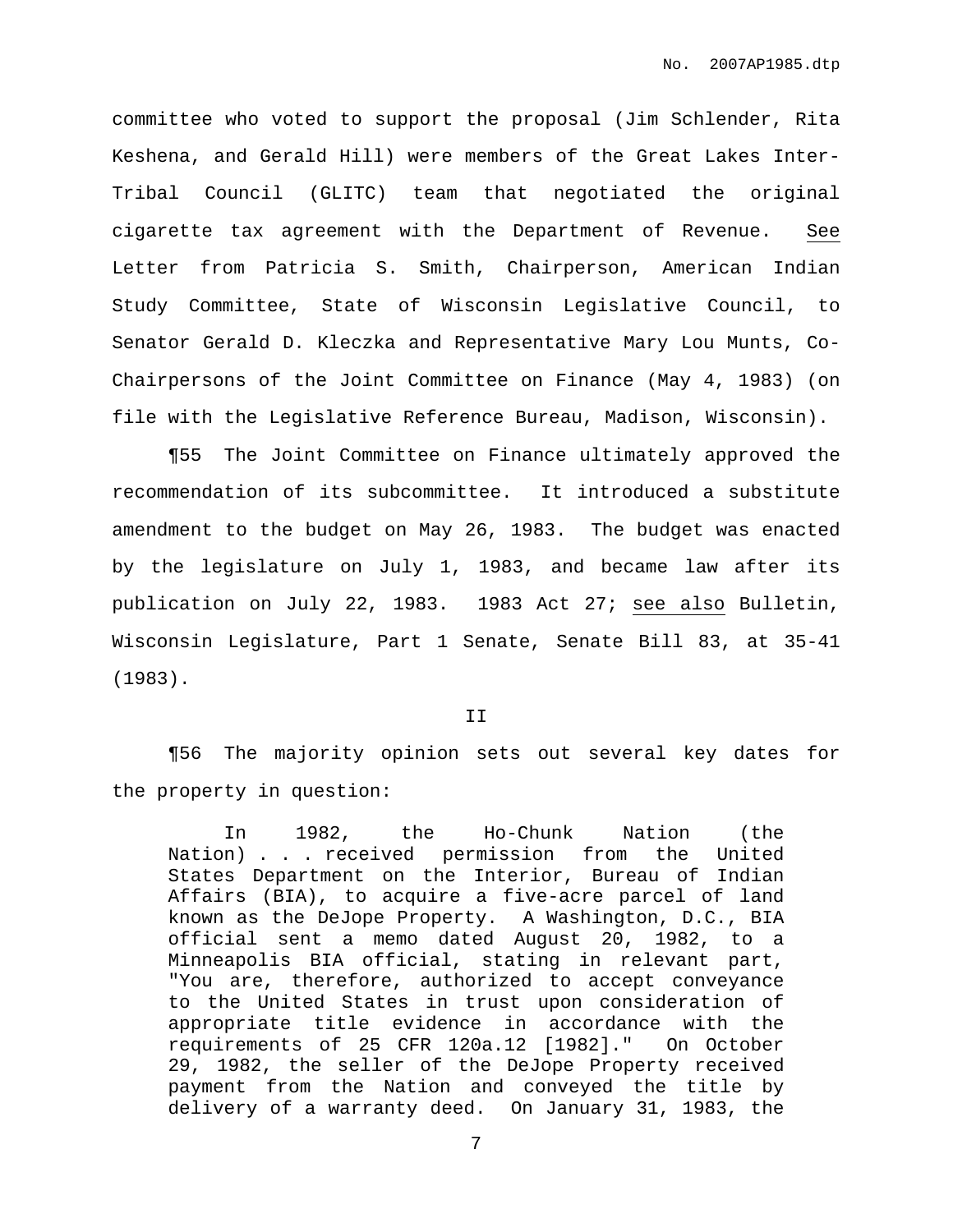Minneapolis BIA Area Director signed the deed, accepting the conveyance. The deed was recorded with the Dane County Register of Deeds on March 18, 1983.

Majority op., ¶6.

¶57 These dates must be compared to the dates related to Wis. Stat. § 139.323: (1) 1983 Senate Bill 83 was introduced on February 8, 1983, eight days after the January 31, 1983 date that the majority considers controlling; (2) a Joint Finance subcommittee proposed the pertinent revision to the budget on April 19, 1983, 78 days after the date that the majority believes is controlling; and (3) the 1983-85 budget became law on July 23, 1983, 173 days after the date the DeJope property officially went into trust, although § 139.323 did not take effect until October 1, 1983. By October 1, 1983, the DeJope property had been in trust for eight months.

¶58 From the perspective of the state, Wis. Stat. § 139.323 was a generous accommodation to Wisconsin Indian tribes because it permitted tribal governments to secure 70 percent of all excise tax collected on the sale of cigarettes to non-tribal purchasers on tribal land. Under this formula, tribal revenues would automatically increase every time the state raised the cigarette tax. Because tribes had the ability to acquire additional land, put it into trust, and use it to facilitate additional cigarette sales, the Joint Committee on Finance must have concluded that it had to cut off new land for Indian smoke shops to prevent further erosion of the state's cigarette tax base. This appears to be the reason for the January 1, 1983 cutoff date.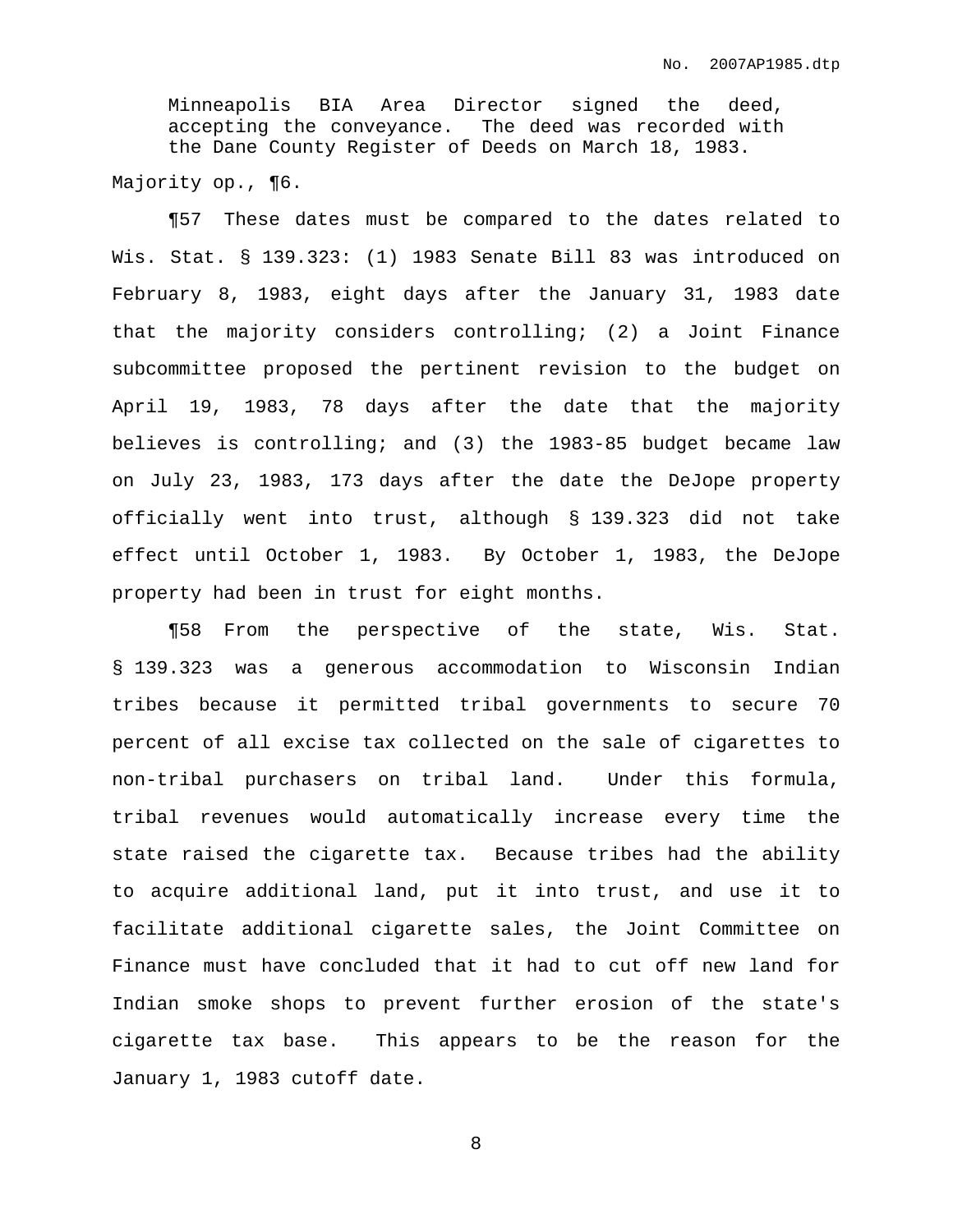¶59 Budget writers knew full well that the budget would not be passed overnight. Hence, they had to devise a statutory obstacle to the designation of new trust land before the budget became law. A cutoff of January 1, 1983, served that purpose.

¶60 The legislature could easily have said the following in Wis. Stat. § 139.323:

(3) The land on which the sale occurred was reservation or trust land on or before January 1, 1983.

However, that language would have excluded the DeJope property that had become trust land before the budget provision was even conceived and had been purchased by the Ho-Chunk Nation——with explicit prior approval of the BIA—long before January 1, 1983.

¶61 Inasmuch as tribal legislators from the GLITC Cigarette Committee included a Ho-Chunk representative (Harry Steindorf), see Memorandum from Wisconsin Judicare——Indian Unit to Members of the GLITC Cigarette Committee (October 18, 1982) (on file with the Legislative Reference Bureau, Madison, Wisconsin), it is implausible that committee members were unaware of the plans of the Ho-Chunk Nation for the DeJope Property. It is implausible that key leaders in the legislature, the executive branch, and among the tribes deliberately excluded from cigarette tax refund eligibility five acres of property that had been owned by the Ho-Chunk Nation since October 29, 1982, and had been officially in trust since January 31, 1983, before the legislation was passed.

¶62 To accept the majority opinion requires us to believe that in 1983 all relevant decision makers, except the Ho-Chunk,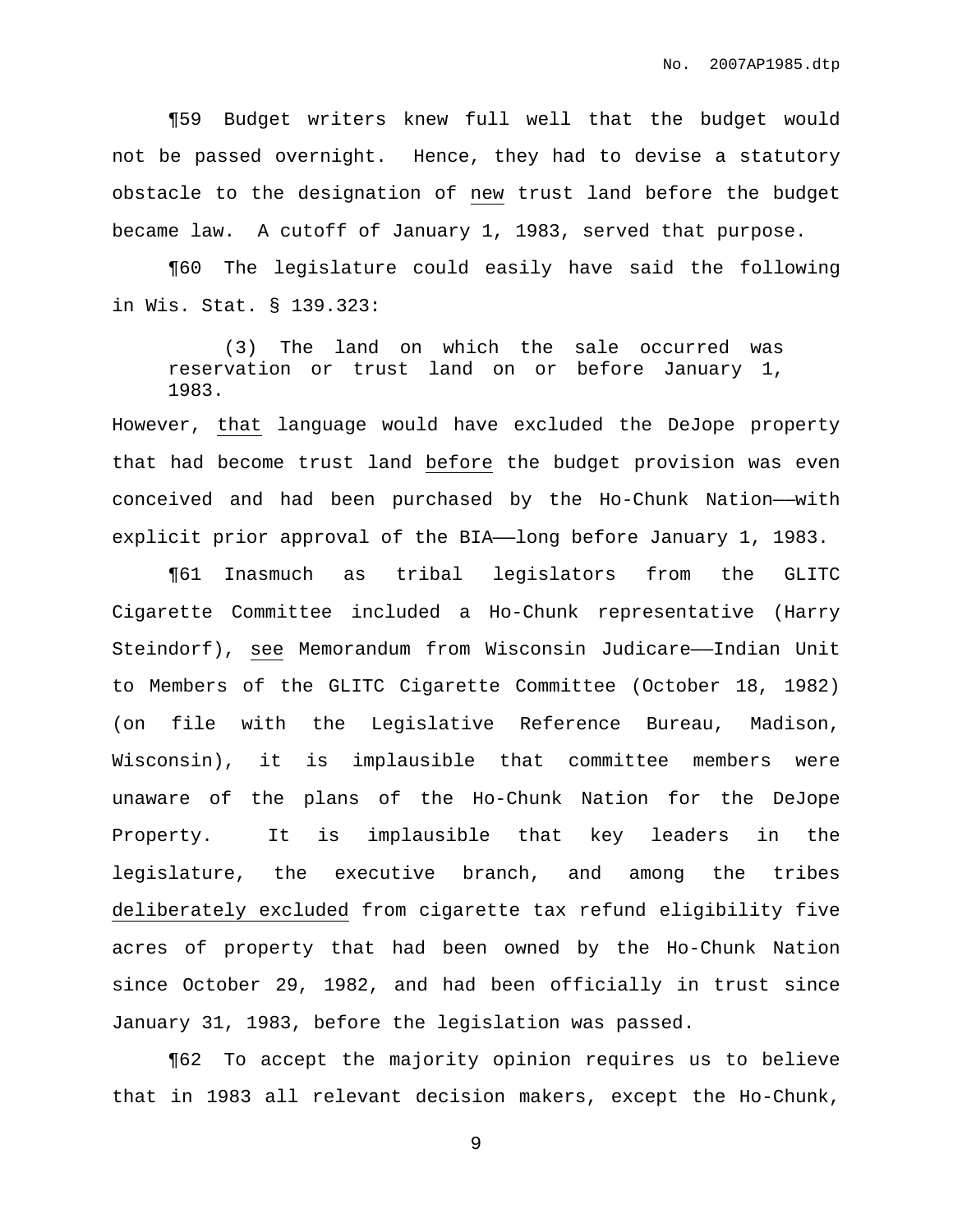knowingly and deliberately excluded the DeJope Property-even though it already had trust status——without any documentation of such intentional discrimination.

¶63 The majority's statutory analysis must be considered against this background.

## III

¶64 The majority opinion rejects the conclusion of both the court of appeals and the circuit court that Wis. Stat. § 139.323 is ambiguous in the context of this dispute. See majority op. ¶¶21-22, 26. It makes this determination even though it acknowledges that the word "designate" has multiple definitions. The majority opinion states the following:

The court of appeals noted that dictionary definitions of the word [designate] led to opposite interpretations: "The definitions the Nation chooses—— 'select' and 'nominate,' see B[lack's] L[aw]  $D[ictionary]$  447 (6th ed. 1990)—have a preliminary sense to them that would support the Nation's proposed construction. However, the definitions 'specify,' 'give a name or title to,' and 'characterize,' see A[merican] H[eritage] C[ollege] D[ictionary] 376 (3d ed. 1993), suggest that the property would need to actually be held in trust before the property could be so specified, named, titled or characterized."

Id., ¶22 n.5 (quoting Ho-Chunk Nation v. DOR, 2008 WI App 95, ¶16, 312 Wis. 2d 484, 754 N.W.2d 186).

¶65 The American Heritage Dictionary includes among the definitions of "designate" the following: "To select and set aside for a duty, an office, or a purpose." American Heritage Dictionary 506 (3d ed. 1992). This definition is illuminated by focusing on the adjective "designate"——"Appointed but not yet installed in office." Id.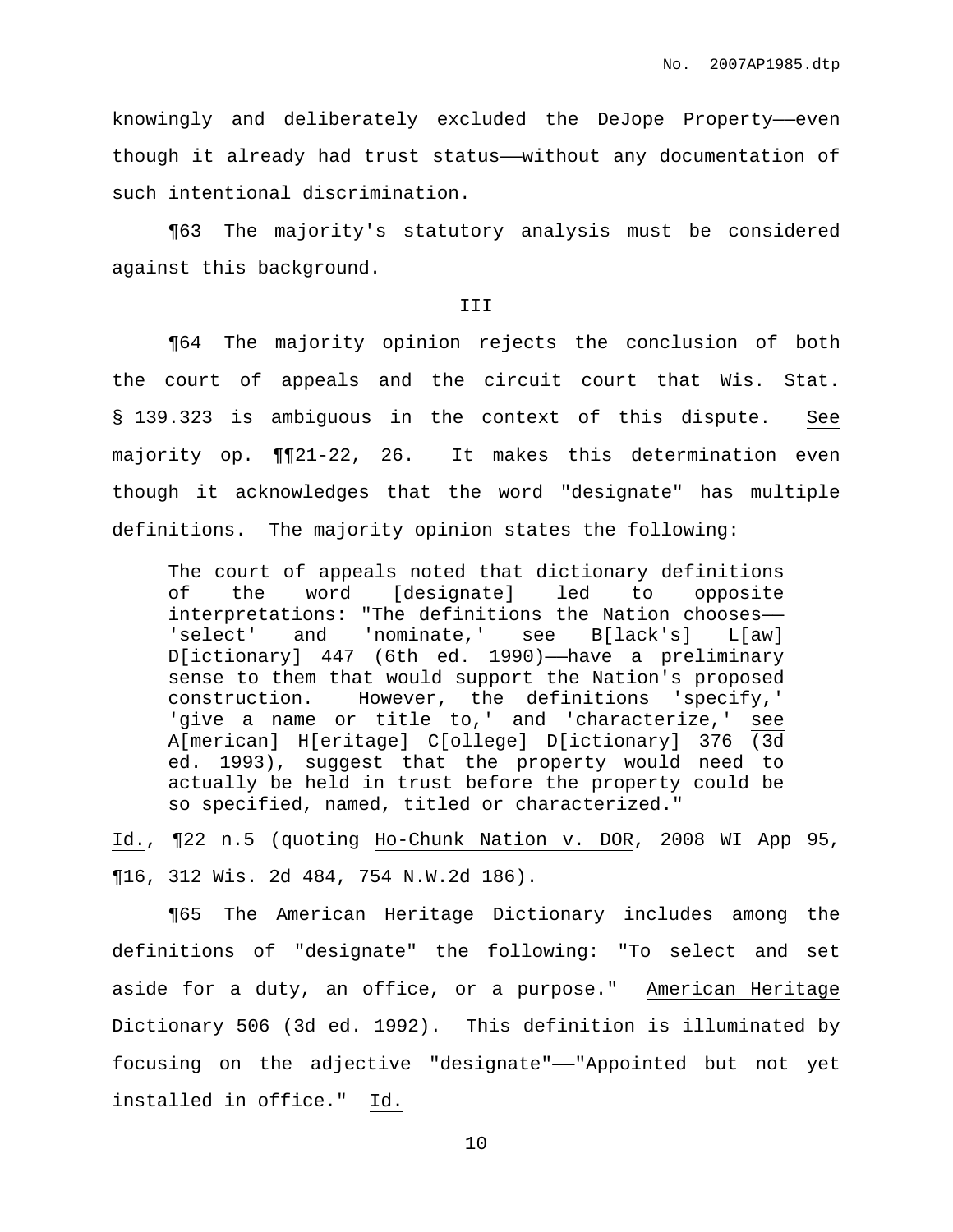¶66 To illustrate the use of the word "designate" to signal a probability, a possibility, or even a contingency, we can look to a statement issued by the White House on January 20, 2009:

In order to ensure continuity of government, Defense Secretary Robert Gates has been designated by the outgoing Administration, with the concurrence of the incoming Administration, to serve as the designated successor during Inauguration Day, January 20th.

Press Release, The White House, Office of the Press Secretary (January 20, 2009). In short, Secretary Gates was designated to become President of the United States if the higher ranking officials slated by statute to succeed the President in the event of a disaster were unable to do so. Of course, Secretary Gates was never elected President and never became President, but he undoubtedly was designated successor to the President for one day.

¶67 This use of the phrase "was designated" is wholly consistent with the Ho-Chunk's position. On August 20, 1982, BIA "designated" the DeJope property as property it would accept in trust status. On October 29, 1982, the Nation received title to the property, and thereafter, in documents conveyed to the BIA, the Nation again "designated" the property as property set aside for trust status. On December 7, 1982, the Great Lakes BIA office sent a memo and forwarded a deed to the Minneapolis BIA office for the Area Director's signature, following up BIA's earlier designation.

¶68 The majority rejects this use of the word. It acknowledges that the word "designated" is not part of the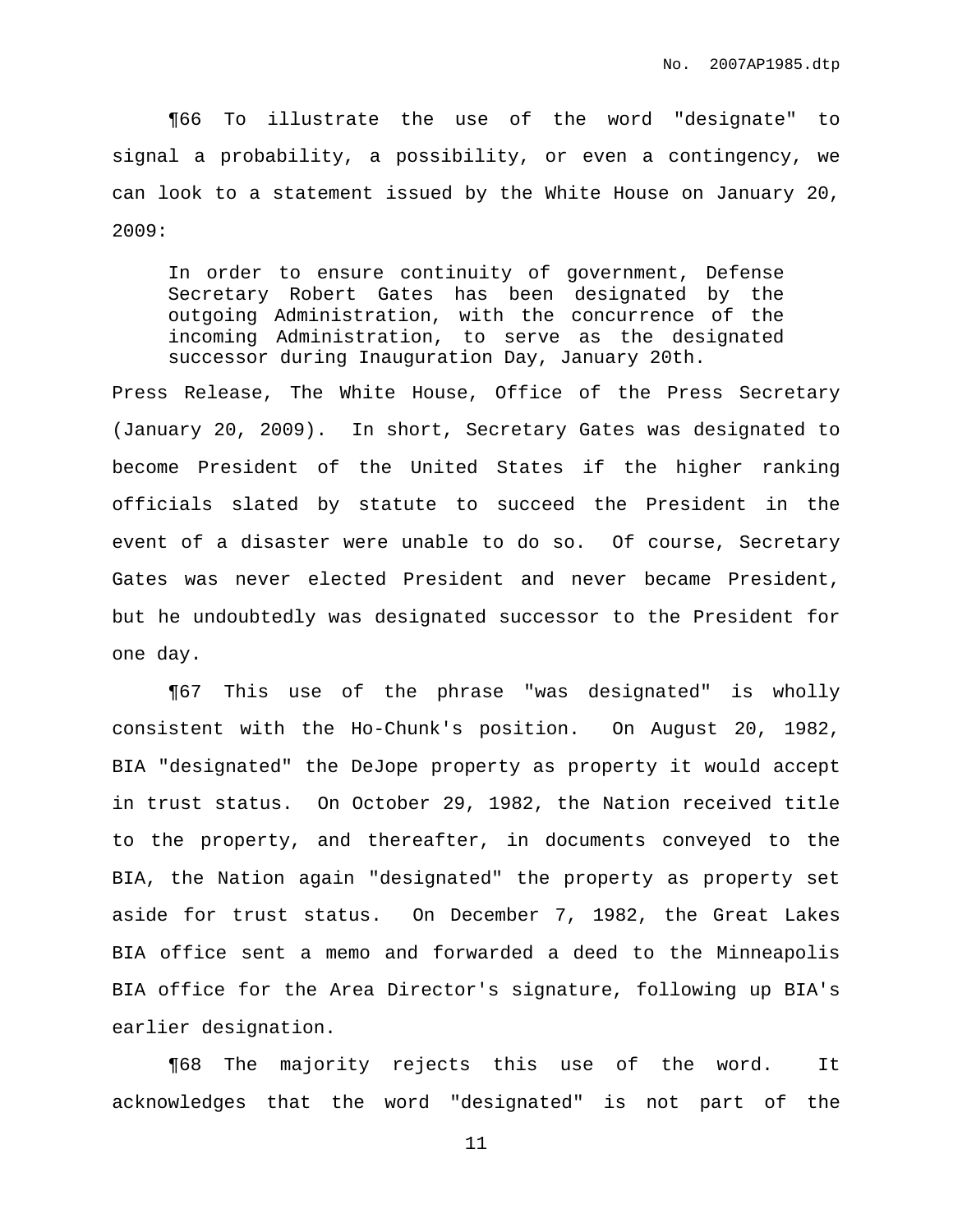federal regulations, but it insists upon use of the word as though the word identified the critical decision point in a formal process.

¶69 Subchapter II of Chapter 139 of the Wisconsin Statutes deals with cigarette taxes. Section 139.30 sets out a series of definitions, including "Indian tribe," § 139.30(5), "Reservation," § 139.30(9) and "Trust lands," § 139.30(13m), that are employed in the subchapter.

¶70 "Trust lands" are defined as "any lands in this state held in trust by the U.S. government for the benefit of a tribe or a member of a tribe." Wis. Stat. § 139.30(13m).

¶71 This definition does not help the State in its interpretation of the word "designated." Under the statute, "trust lands" are lands "held in trust by the U.S. government." Id. The word "designated" does not appear in the Wisconsin definition and the phrase "was designated" does not add anything when the phrase is used with respect to an already existing status.

¶72 The fact is, however, that this "trust lands" definition was not enacted until 1999. 1999 Wis. Act 9. Hence, the meaning of "trust land" in 1983 was not confined by a Wisconsin statutory definition. Turning to federal law would make sense if there were evidence that the legislature relied on a delineated federal process or if the word "designated" appeared in the federal regulations. There does not appear to be such evidence.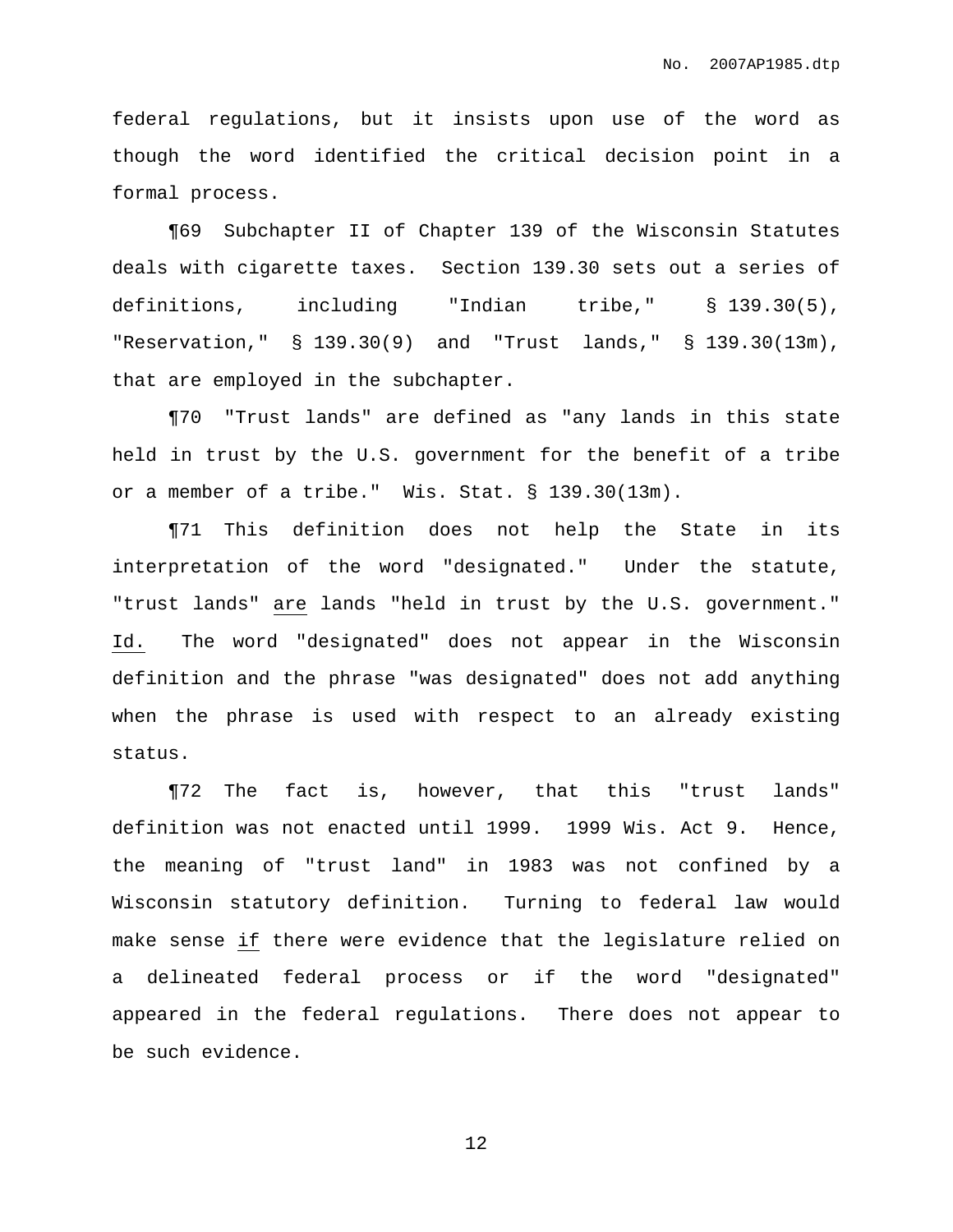¶73 What the legislature was familiar with was a 1982 opinion from Attorney General La Follette. See 71 Wis. Op. Att'y Gen. 82 (1982). Among the statements La Follette made in his opinion are the following:

Regardless of how land came to be reserved for Indian use by the federal government, the legal status of such reserved land is the same.

Id. at 83 (citation omitted).

It also appears to make no difference whether the land in question is held in trust by the United States for the use of an Indian tribe or an individual tribe member, as with allotments, or whether the tribe holds the fee title to the land.

Id. at 85 (emphasis added).

¶74 Attorney General La Follette's opinion explains as follows:

In the leading case on cigarette taxes involving sales by Indians within reservation boundaries, Moe v. Salish & Kootenai Tribes, 425 U.S. 463 (1976), the Court made clear that for purposes of taxation jurisdiction, all lands located within the exterior boundaries of an Indian reservation would be treated the same. The Court did not distinguish between land located within the reservation which remained in trust status, either for the tribe or individual tribe members, and land that had been alienated and is now owned in fee by Indians or non-Indians. The [C]ourt refused to distinguish between fee and trust lands because it considered "checkerboard jurisdiction" within reservation boundaries to be unworkable.

Id. at 86 (emphasis added).

¶75 This latter passage is significant because it shows that land within the boundaries of a reservation need not be "reservation" or "trust land" to be treated as such. The statutory definition of "reservation" in Wis. Stat. § 139.30(9)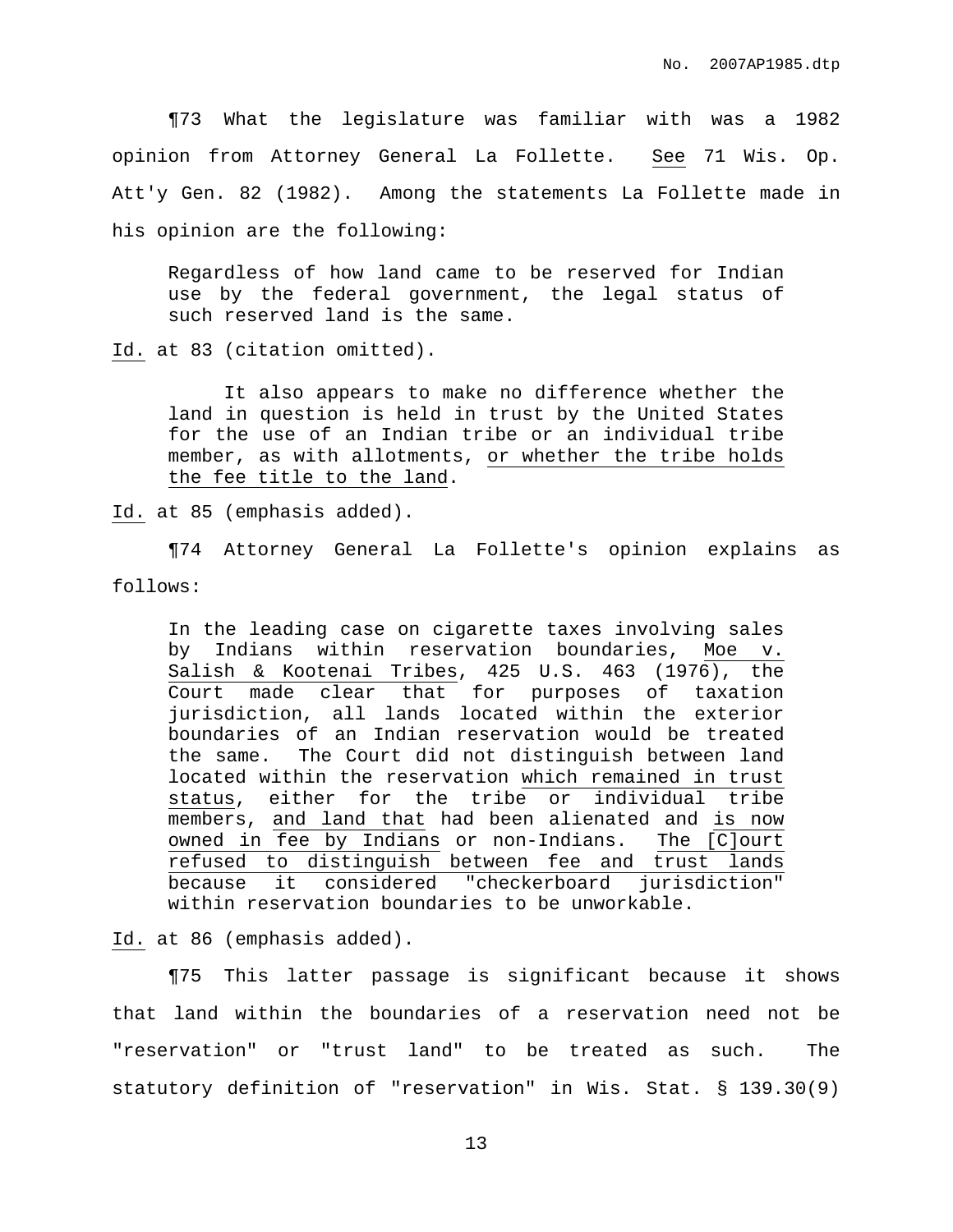mirrors this principle. $^3$  Thus, Wis. Stat. § 139.323 authorizes a 70 percent refund of excise taxes on cigarettes sold on land within the boundaries of an Indian reservation, even though the land is not "held in trust by the U.S. government for the benefit of a tribe or member of a tribe."

¶76 Wisconsin Stat. § 139.323 begins with the following statement: "The department shall refund 70% of the taxes collected under s. 139.31(1) in respect to sales on reservations or trust lands of an Indian tribe . . . ." This provision employs the definitions in § 139.30 to cover all land within a reservation's boundaries and all trust land——that is, all land being held in trust at the time of the sale. The phrase "was designated" in subsection (3) looks backward to a different time. In that context, the word "designated" is either superfluous or it conveys a different meaning. There is no reason why the legislature would not have used the phrase "was a reservation or trust land on or before January 1, 1983," unless the word "designated" had special meaning. The phrase "reservation or trust land" and the phrase "land . . . designated a reservation or trust land" are not likely to mean exactly the same thing.

¶77 Unlike this dissent, the majority opinion does not justify its holding on any historical or policy basis. It

<sup>3</sup> "'Reservation' means all land within the boundaries of the Bad River, Forest County Potawatomi, Lac Courte Oreilles, Lac du Flambeau, Menominee, Mole Lake, Oneida, Red Cliff, St. Croix, and Stockbridge-Munsee reservations and the Winnebago Indian communities." Wis. Stat. § 139.30(9).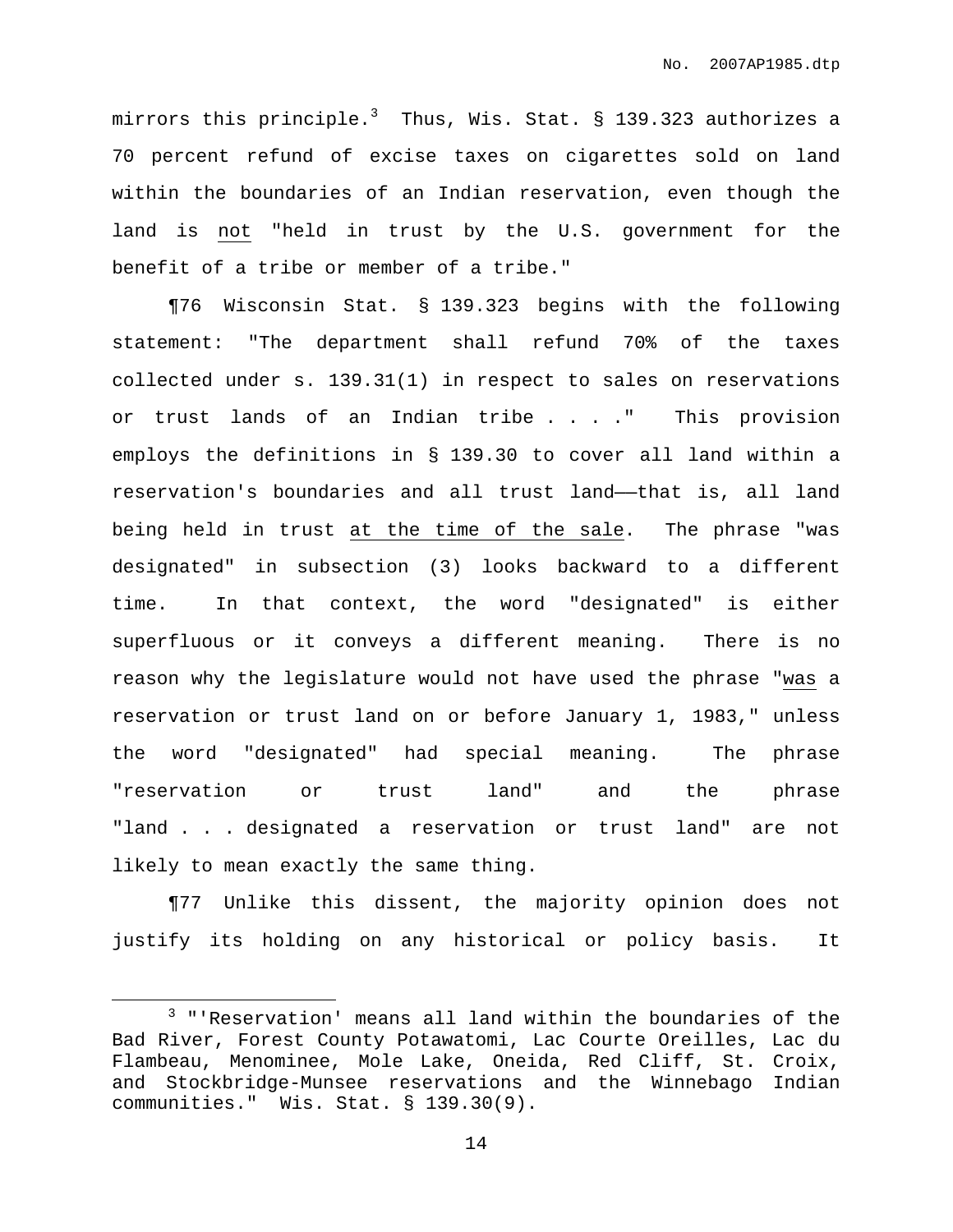relies instead on unpersuasive interpretive tools. In my view, the only way we would be justified in denying the Ho-Chunk Nation the requested refund on its DeJope tax collections would be to cite documentary evidence showing that this property was considered and intentionally excluded.

¶78 For the reasons stated, I respectfully dissent.

¶79 I am authorized to state that CHIEF JUSTICE SHIRLEY S. ABRAHAMSON and JUSTICE ANN WALSH BRADLEY join Section III of this dissent.